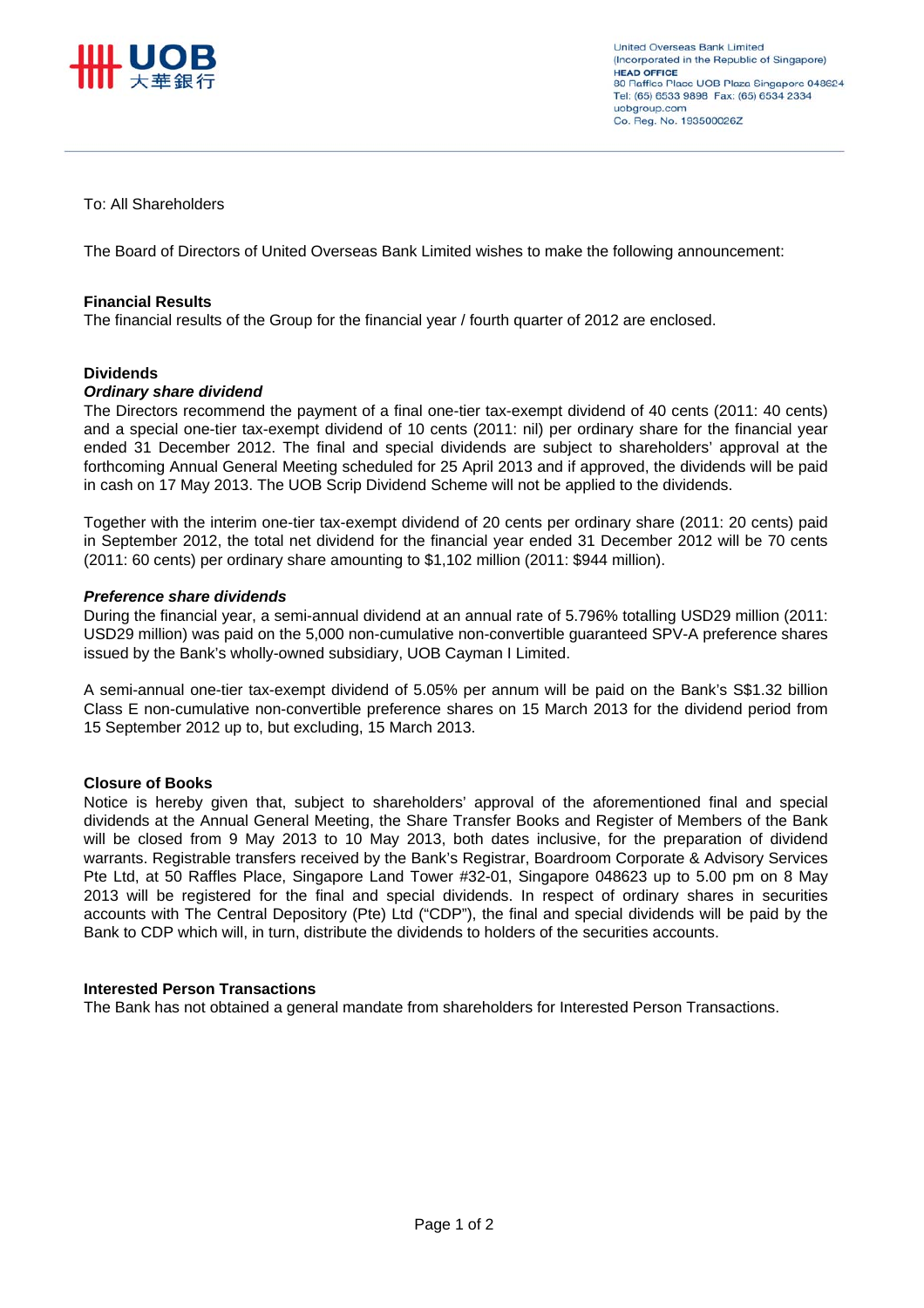**Persons occupying managerial position in the issuer or any of its principal subsidiaries who are relatives of a director or chief executive officer or substantial shareholder of the issuer pursuant to Rule 704(13)** 

| <b>Name</b>   | <b>Family relationship with</b><br>Age<br>any director and/or<br>substantial shareholder |                                               | <b>Current position and</b><br>duties, and the year the<br>position was held                    | Details of changes in duties<br>and position held, if any,<br>during the year |
|---------------|------------------------------------------------------------------------------------------|-----------------------------------------------|-------------------------------------------------------------------------------------------------|-------------------------------------------------------------------------------|
| Wee Ee Cheong | 60                                                                                       | Son of Dr Wee Cho Yaw,<br><b>UOB Chairman</b> | Deputy Chairman & CEO                                                                           | Nil                                                                           |
| Tan Deng Lang | 62                                                                                       | Son-in-law of Dr Wee Cho<br>Yaw, UOB Chairman | Senior Director<br>Global Markets & Investment<br>Management/Investments<br>Assurance & Control | Nil                                                                           |

# **BY ORDER OF THE BOARD UNITED OVERSEAS BANK LIMITED**

Mrs Vivien Chan **Secretary** 

Dated this 27<sup>th</sup> day of February 2013

The results are also available at uobgroup.com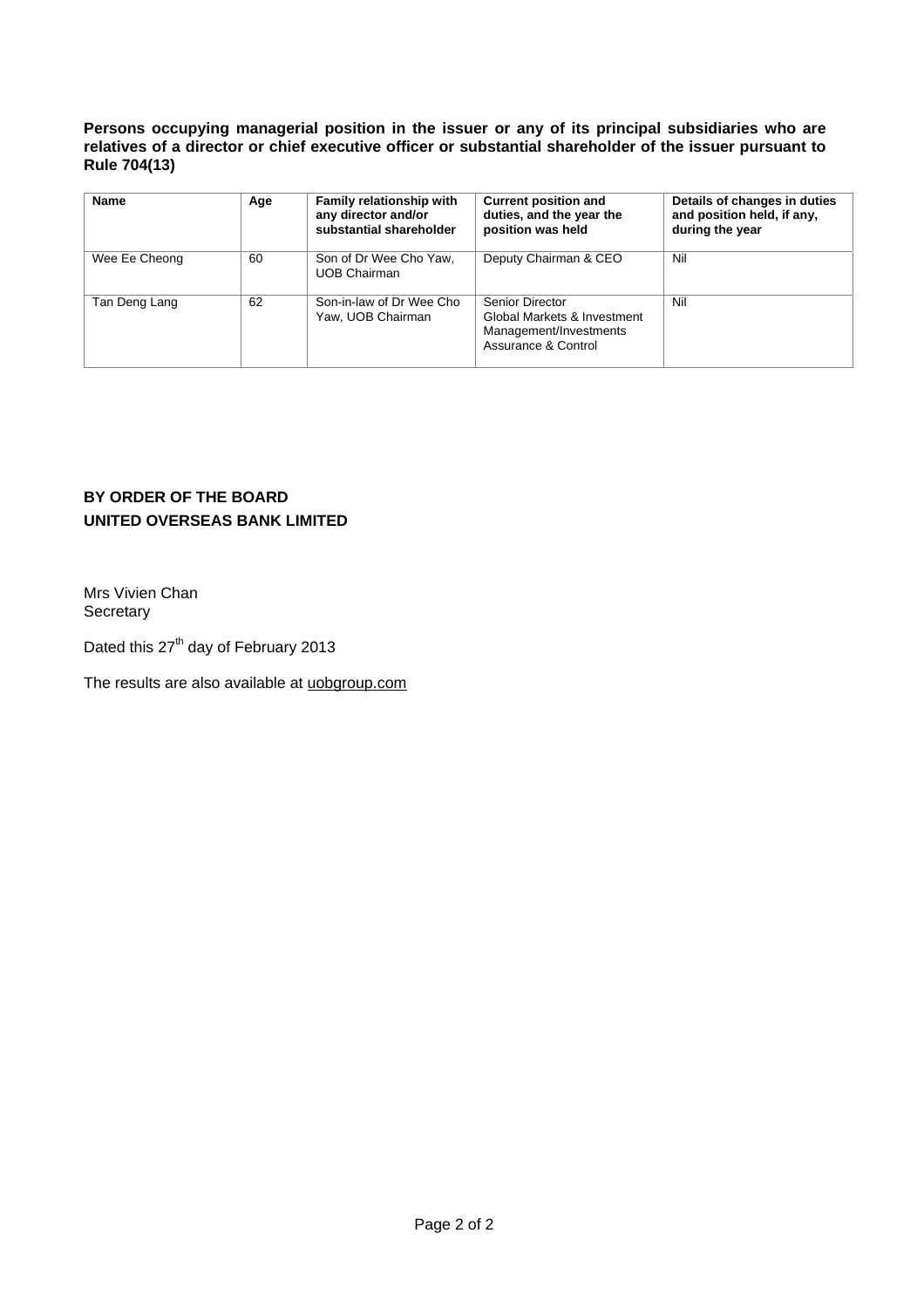

# **Group Financial Report**

 **For the Financial Year 2012**

**United Overseas Bank Limited Incorporated in the Republic of Singapore Company Registration Number: 193500026Z**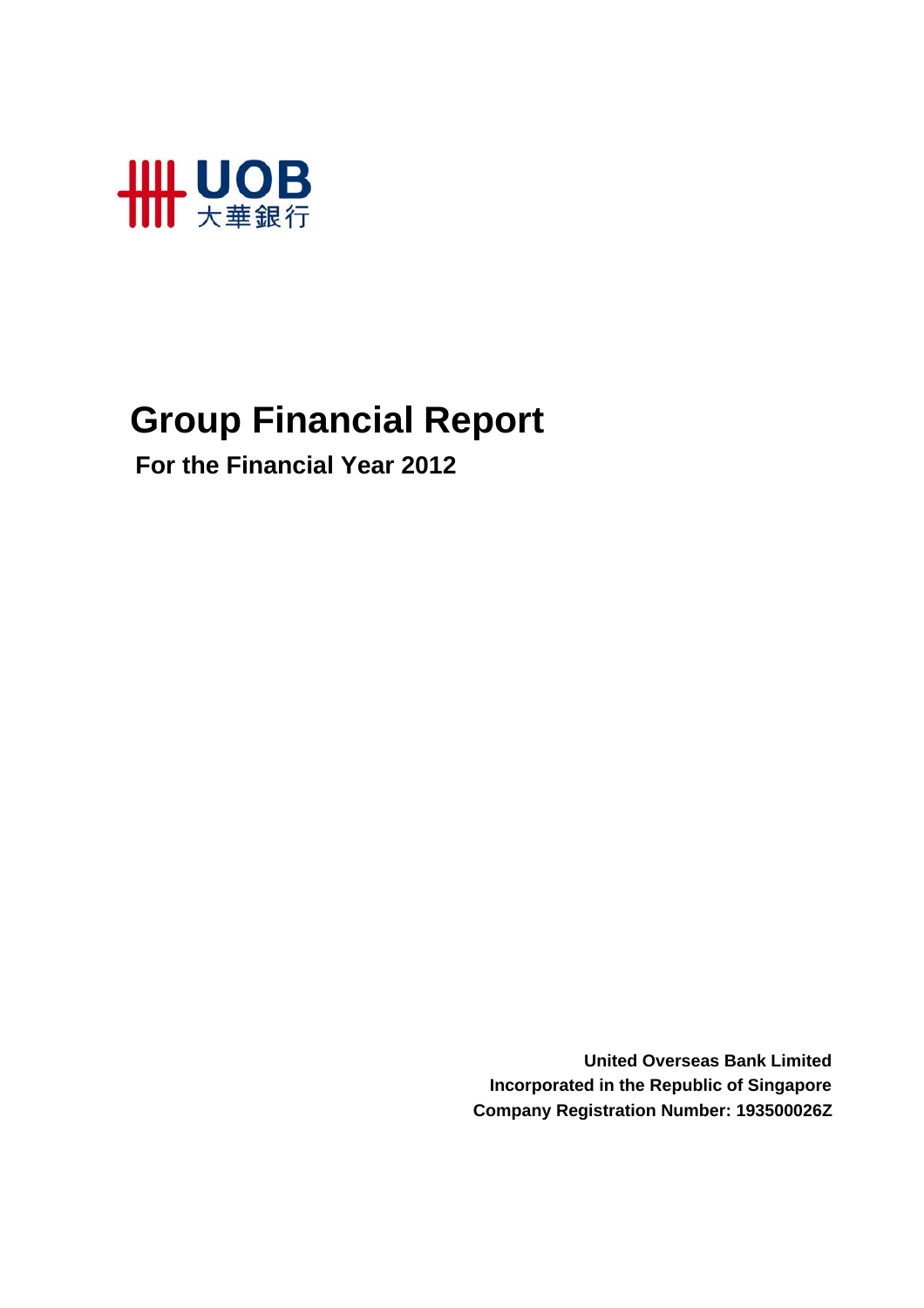

# **Contents**

### **Page**

- 2 Financial Highlights
- 4 Performance Review
- 6 Net Interest Income
- 8 Non-Interest Income
- 9 Operating Expenses
- 10 Impairment Charges
- 11 Customer Loans
- 12 Non-Performing Assets
- 14 Customer Deposits
- 14 Debts Issued
- 15 Shareholders' Equity
- 15 Changes in Issued Shares of the Bank
- 16 Performance by Operating Segment
- 18 Performance by Geographical Segment
- 19 Capital Adequacy Ratios

### **Appendix**

- 1 Consolidated Income Statement
- 2 Consolidated Statement of Comprehensive Income
- 3 Consolidated Balance Sheet
- 4 Consolidated Statement of Changes in Equity
- 5 Consolidated Cash Flow Statement
- 6 Balance Sheet of the Bank
- 7 Statement of Changes in Equity of the Bank

**Attachment**: Independent Auditor's Report

Notes:

- 1 The financial statements are presented in Singapore dollars.
- 2 Certain comparative figures have been restated to conform with the current period's presentation.
- 3 Certain figures in this report may not add up to the respective totals due to rounding.
- 4 Amounts less than \$500,000 in absolute term are shown as "0".

"NM" denotes not meaningful.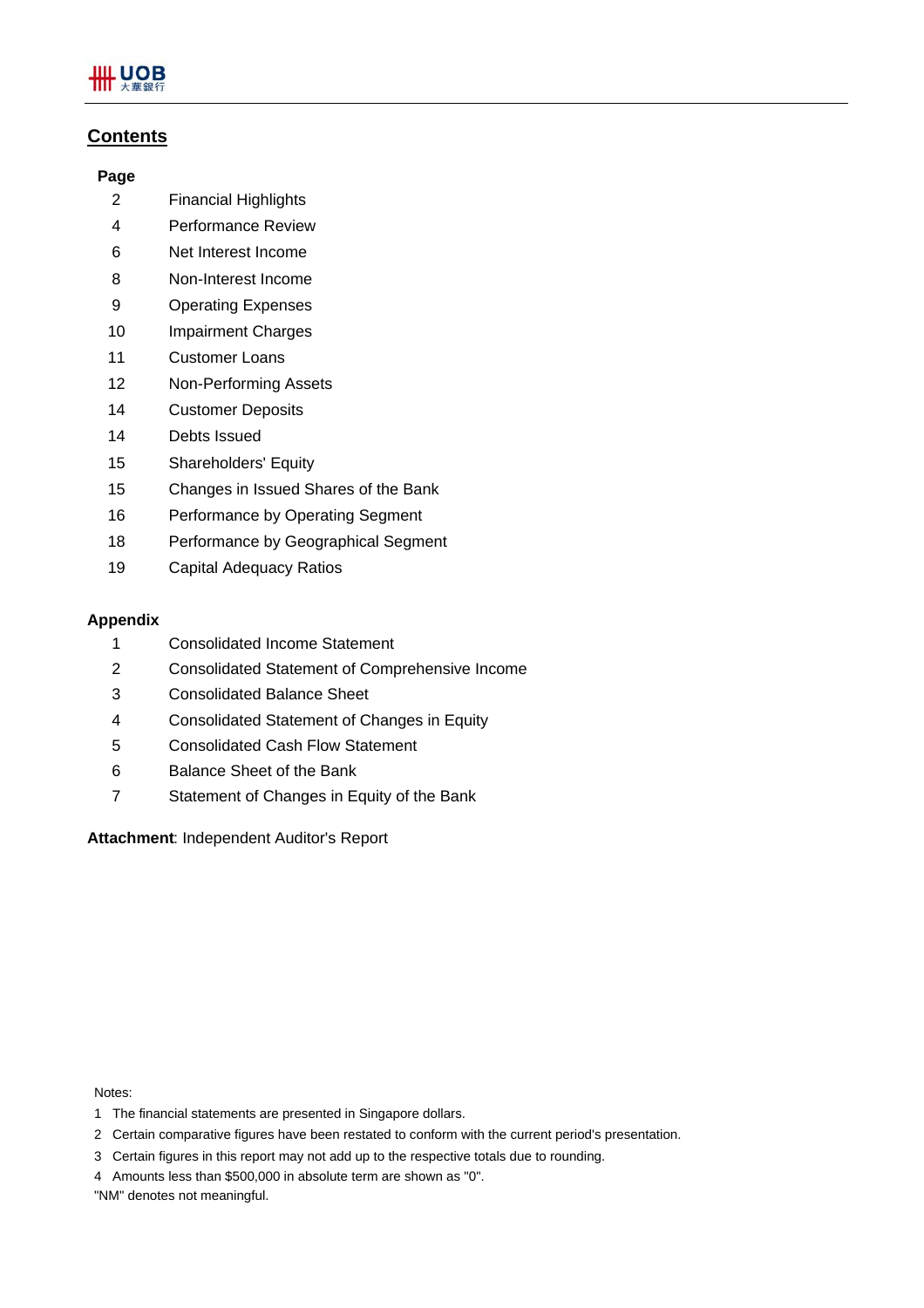# **HH UOB**

## **Financial Highlights**

|                                                          | 2012  | 2011   | $+$ /(-)         | 4Q12  | 3Q12           | $+$ /(-)        | 4Q11      | $+$ /(-)        |
|----------------------------------------------------------|-------|--------|------------------|-------|----------------|-----------------|-----------|-----------------|
|                                                          |       |        | $\%$             |       |                | $\%$            |           | $\%$            |
| Summarised income statement (\$m)                        |       |        |                  |       |                |                 |           |                 |
| Net interest income                                      | 3,917 | 3,678  | 6.5              | 967   | 971            | (0.5)           | 978       | (1.2)           |
| Fee and commission income                                | 1,508 | 1,318  | 14.4             | 388   | 372            | 4.1             | 327       | 18.7            |
| Other non-interest income                                | 1,070 | 703    | 52.3             | 238   | 321            | (25.7)          | 173       | 37.5            |
| Total income                                             | 6,495 | 5,699  | 14.0             | 1,592 | 1,664          | (4.3)           | 1,478     | 7.7             |
| Less: Total expenses                                     | 2,747 | 2,450  | 12.1             | 719   | 687            | 4.6             | 625       | 15.0            |
| Operating profit                                         | 3,748 | 3,248  | 15.4             | 874   | 976            | (10.5)          | 853       | 2.4             |
| Less: Amortisation/impairment charges                    | 484   | 534    | (9.4)            | 150   | 121            | 23.7            | 228       | (34.4)          |
| Add: Share of profit of associates<br>and joint ventures | 87    | 93     | (6.2)            | 17    | 21             | (21.7)          | $\pmb{0}$ | >100.0          |
| Less: Tax and non-controlling interests                  | 548   | 481    | 14.0             | 45    | 170            | (73.6)          | 67        | (33.2)          |
| Net profit after tax <sup>1</sup>                        | 2,803 | 2,327  | 20.5             | 696   | 707            | (1.5)           | 558       | 24.7            |
|                                                          |       |        |                  |       |                |                 |           |                 |
| <b>Financial indicators</b>                              |       |        |                  |       |                |                 |           |                 |
| Non-interest income/Total income (%)                     | 39.7  | 35.5   | 4.2% pt          | 39.3  | 41.6           | $(2.3)$ % pt    | 33.8      | 5.5% pt         |
| Overseas profit before tax                               |       |        |                  |       |                |                 |           |                 |
| contribution (%)                                         | 32.8  | 34.7   | $(1.9)$ % pt     | 19.2  | 35.5           | $(16.3)$ % pt   |           | 36.2 (17.0)% pt |
| Earnings per ordinary share $(\$)^{2,3}$                 |       |        |                  |       |                |                 |           |                 |
| Basic                                                    | 1.72  | 1.43   | 20.3             | 1.75  | 1.69           | 3.6             | 1.39      | 25.9            |
| <b>Diluted</b>                                           | 1.71  | 1.42   | 20.4             | 1.74  | 1.68           | 3.6             | 1.39      | 25.2            |
| Return on average ordinary                               |       |        |                  |       |                |                 |           |                 |
| shareholders' equity $(%)^{2,3}$                         | 12.4  | 11.1   | 1.3% pt          | 12.2  | 12.1           | $0.1\%$ pt      | 10.7      | 1.5% pt         |
| Return on average total assets $(\%)$ <sup>3</sup>       | 1.18  | 1.06   | 0.12% pt         | 1.13  | 1.18           | $(0.05)$ % pt   | 0.98      | 0.15% pt        |
| Net interest margin $(\%)$ <sup>3</sup>                  | 1.87  |        | 1.92 (0.05)% pt  | 1.76  |                | 1.84 (0.08)% pt |           | 1.95 (0.19)% pt |
| Expense/Income ratio (%)                                 | 42.3  | 43.0   | $(0.7)$ % pt     | 45.1  | 41.3           | 3.8% pt         | 42.3      | 2.8% pt         |
| Loan charge off rate (bp) $3$                            |       |        |                  |       |                |                 |           |                 |
| Exclude collective impairment                            | 30    | 12     | 18 <sub>bp</sub> | 51    | 22             | 29bp            | 23        | 28bp            |
| Include collective impairment                            | 30    | $30\,$ |                  | 30    | 30             |                 | 30        |                 |
| Net dividend per ordinary share $(\phi)$                 |       |        |                  |       |                |                 |           |                 |
| Interim                                                  | 20    | 20     |                  |       |                |                 |           |                 |
| Final                                                    | 40    | 40     |                  | 40    |                | <b>NM</b>       | 40        |                 |
| Special                                                  | 10    |        | <b>NM</b>        | 10    |                | <b>NM</b>       |           | NM              |
| Total                                                    | 70    | 60     | 16.7             | 50    | $\blacksquare$ | <b>NM</b>       | 40        | 25.0            |

Notes:

1 Refer to profit attributable to equity holders of the Bank.

2 Calculated based on profit attributable to equity holders of the Bank net of preference share dividends.

3 Computed on an annualised basis.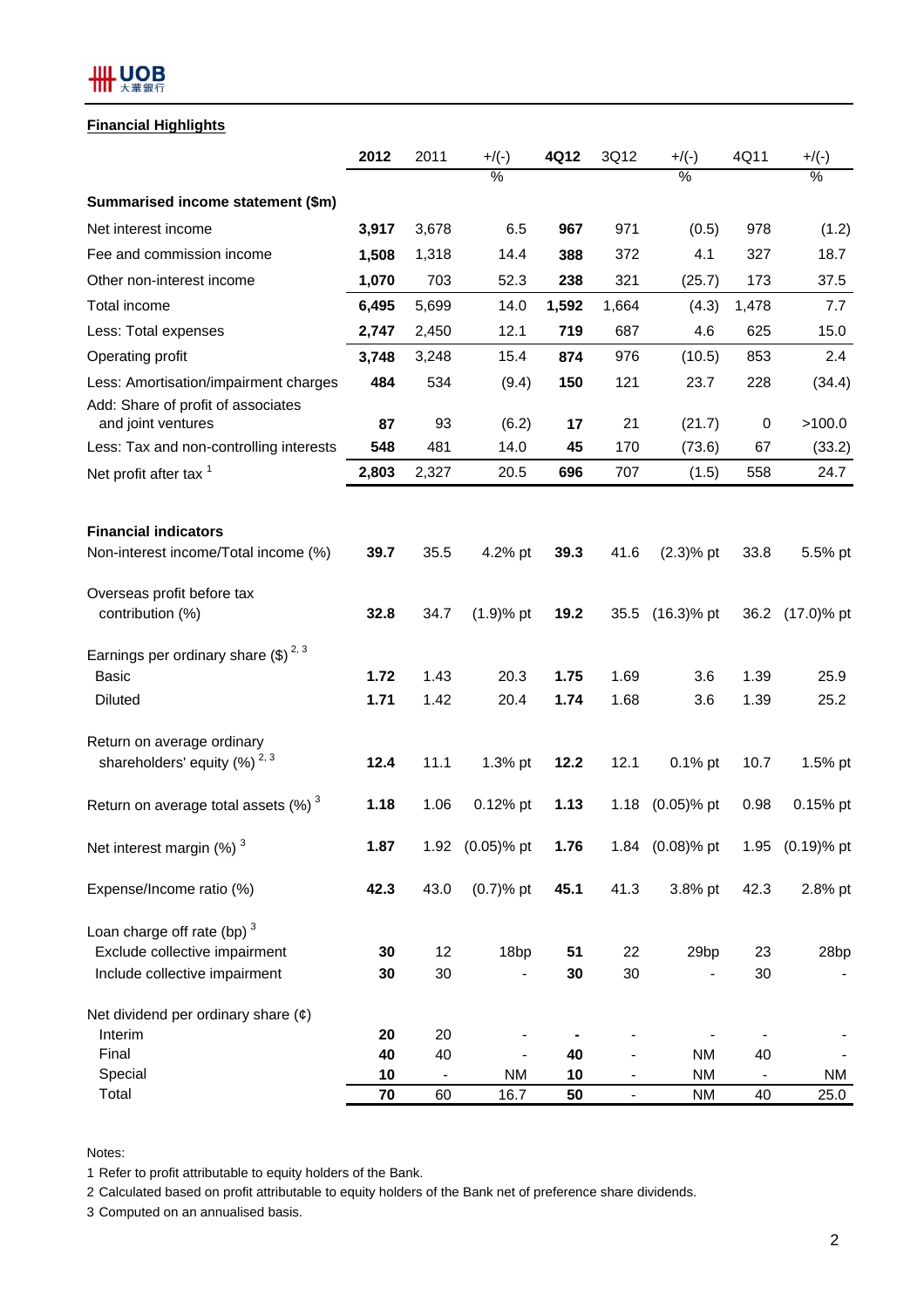# **HH UOB**

## **Financial Highlights** *(cont'd)*

|                                                               | <b>Dec-12</b> | Sep-12  | $+/(-)$      | $Dec-11$ | $+$ /(-) |
|---------------------------------------------------------------|---------------|---------|--------------|----------|----------|
|                                                               |               |         | %            |          | $\%$     |
| <b>Financial indicators</b>                                   |               |         |              |          |          |
| Customer loans (net) (\$m)                                    | 152,930       | 149,528 | 2.3          | 141,191  | 8.3      |
| Customer deposits (\$m)                                       | 182,029       | 173,823 | 4.7          | 169,460  | 7.4      |
| Loans/Deposits ratio $(\%)$ <sup>1</sup>                      | 84.0          | 86.0    | $(2.0)$ % pt | 83.3     | 0.7% pt  |
| NPL ratio $(\%)$ <sup>2</sup>                                 | 1.5           | 1.6     | $(0.1)$ % pt | 1.4      | 0.1% pt  |
| Total assets (\$m)                                            | 252,900       | 243,490 | 3.9          | 236,958  | 6.7      |
| Shareholders' equity $(\text{Im})^3$                          | 25,080        | 24,246  | 3.4          | 22,967   | 9.2      |
| Net asset value ("NAV")<br>per ordinary share $(\text{\$})^4$ | 14.56         | 14.04   | 3.7          | 13.23    | 10.1     |
| Revalued NAV per<br>ordinary share $(\text{\$})^4$            | 16.89         | 16.12   | 4.8          | 15.28    | 10.5     |
| Capital adequacy ratios (%)                                   |               |         |              |          |          |
| Core Tier 1                                                   | 13.1          | 12.6    | $0.5%$ pt    | 11.9     | 1.2% pt  |
| Tier 1                                                        | 14.7          | 14.3    | $0.4%$ pt    | 13.5     | 1.2% pt  |
| Total                                                         | 19.1          | 18.3    | $0.8%$ pt    | 16.7     | 2.4% pt  |

Notes:

- 1 Refer to net customer loans and customer deposits.
- 2 Refer to non-performing loans as a percentage of gross customer loans.
- 3 Refer to equity attributable to equity holders of the Bank.
- 4 Preference shares are excluded from the computation.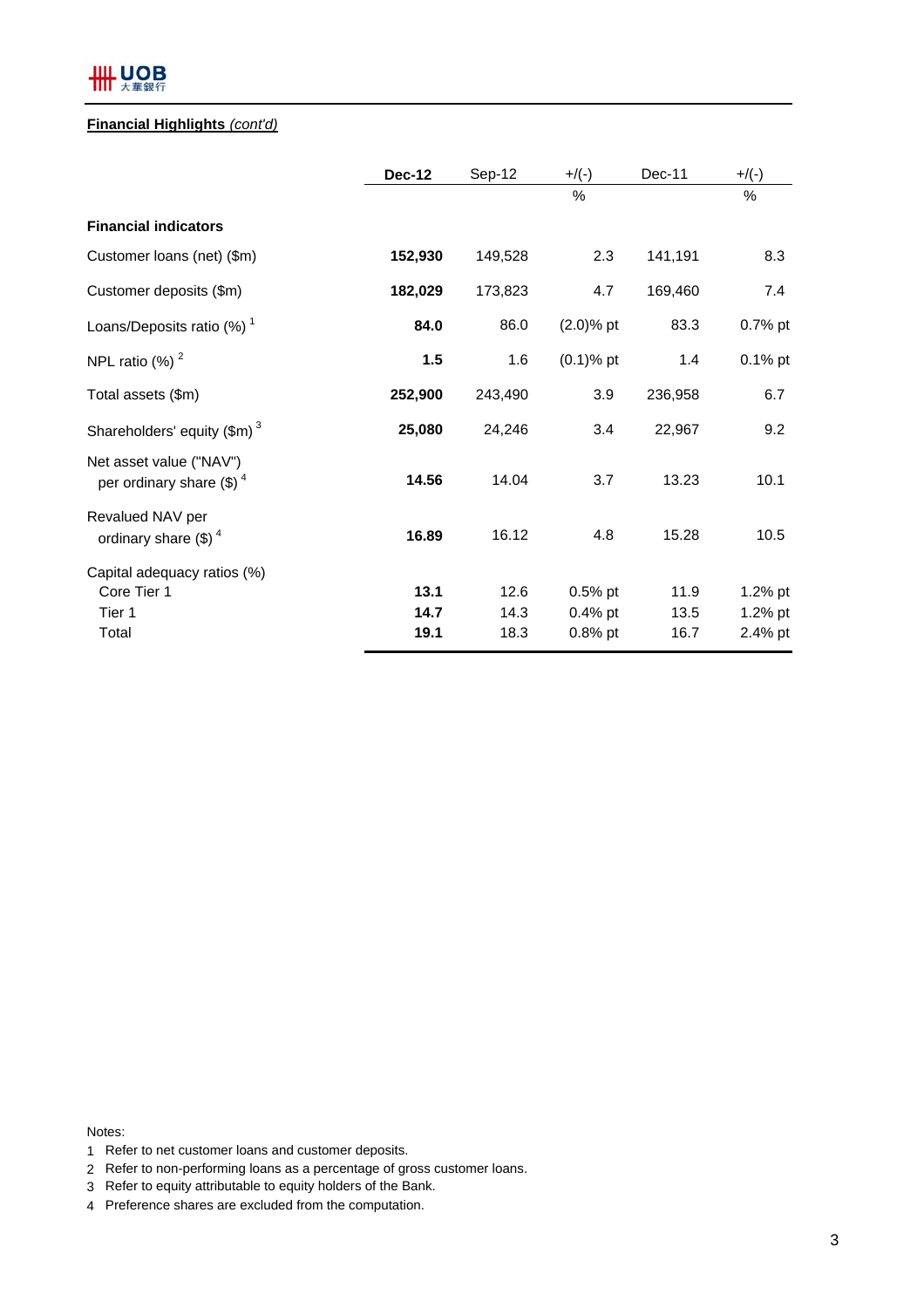

#### **Performance Review**

The financial statements have been prepared in accordance with Singapore Financial Reporting Standards ("FRS") as required by the Singapore Companies Act, with modification to FRS39 Financial Instruments: Recognition and Measurement in respect of loan loss provisioning, as provided in the Monetary Authority of Singapore ("MAS") Notice 612 Credit Files, Grading and Provisioning.

The amended FRS applicable to the Group with effect from 1 January 2012 are listed below. The adoption of these FRS has no significant impact on the financial statements of the Group.

- Amendments to FRS12 Deferred Tax Recovery of Underlying Assets
- Amendments to FRS107 Disclosures Transfers of Financial Assets

Other than the above changes, the accounting policies and computation methods adopted in the audited financial statements for the financial year ended 31 December 2012 are the same as those adopted in the audited financial statements for the financial year ended 31 December 2011.

#### **2012 versus 2011**

The Group's net profit after tax ("NPAT") for the year 2012 reached a record high of \$2.80 billion, 20.5% increase over 2011. All core income streams recorded strong performance. Operating profit also surpassed previous years and recorded a new high of \$3.75 billion, 15.4% over 2011.

Net interest income rose 6.5% to \$3.92 billion, mainly on higher loans volume which more than outweighed the lower net interest margin. Net interest margin was 1.87%, 5 basis points lower due to rising cost of funds.

Non-interest income grew 27.6% to \$2.58 billion. Fee and commission income increased 14.4%, crossing the \$1.51 billion mark for the first time. The increase in fee income was across all business activities with double-digit growth recorded in income from capital markets, wealth management and fund management activities. Loan-related fee income was strong, and contributed an all-time high of \$389 million in fee income for the year. Trading and investment income rose 71.6% to \$673 million due to gain from sale of securities.

Total operating expenses increased 12.1% to \$2.75 billion in tandem with revenue growth. Expense-to-income ratio improved 0.7% point to 42.3% on higher income growth.

Total impairment charges for 2012 was \$476 million. Individual impairment on loans was \$454 million essentially for a specific account outside of Singapore. As the Group had more than adequate collective impairment set aside at the portfolio level, the Group was able to keep the total loans charge off rate constant at 30 basis points. Credit quality on the overall loan portfolio stayed healthy whilst non-performing loans ("NPL") ratio remained low at 1.5%. NPL coverage stayed at a comfortable level of 123.8%.

Gross customer loans increased \$11.9 billion or 8.3% to \$156 billion as at 31 December 2012. The increase was contributed mainly from Singapore and Malaysia.

Customer deposits rose \$12.6 billion or 7.4% to reach \$182 billion. The increase was across all products and mainly from Singapore and the regional countries. The Group's funding position remained strong with loans-to-deposits ratio at 84.0% as at 31 December 2012.

During the year, S\$1.2 billion 3.15% fixed rate subordinated notes and US\$845 million in senior notes were issued under the euro-medium term note programme to further augment the Group's funding sources.

Shareholders' equity rose 9.2% to \$25.1 billion, largely contributed by higher retained earnings as well as improved valuation on the investment portfolio. Return on shareholders' equity grew 1.3% points to 12.4% for 2012.

The Group remained well capitalised with core Tier 1, Tier 1 and total capital adequacy ratios ("CAR") of 13.1%, 14.7% and 19.1% as at 31 December 2012 respectively. The ratios were higher largely due to higher retained earnings and issuance of subordinated debts, coupled with lower risk-weighted assets.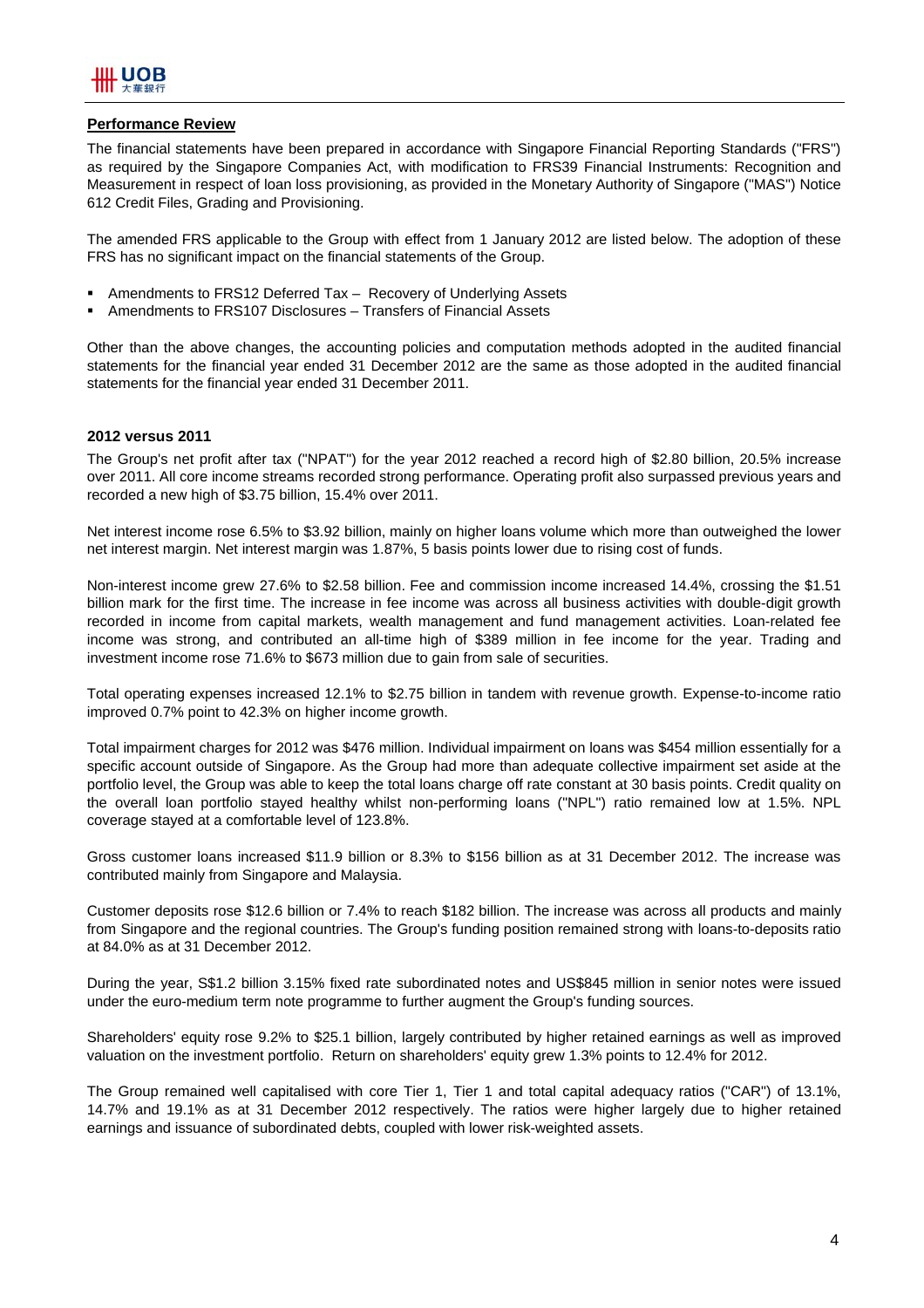#### **Performance Review** *(cont'd)*

### **Fourth quarter 2012 ("4Q12") versus third quarter 2012 ("3Q12")**

The Group's NPAT for 4Q12 was \$696 million, 1.5% lower when compared to 3Q12. At operating income level, core income streams continued to perform as net interest income held up and fee and commission income continued to trend up. Other non-interest income was lower as the Group had the benefit from higher dividend income and higher profits from sale of securities in 3Q12.

Net interest income in 4Q12 was \$967 million, close to 3Q12 as effects of interest margin compression was mitigated by higher volumes. Net interest margin decreased 8 basis points to 1.76% as yields declined faster than cost of funds in a highly liquid and competitive environment.

Fee and commission income recorded another quarter high at \$388 million in 4Q12. The increase was mainly contributed by fund management, credit card and capital market activities. Trading and investment income was lower at \$147 million on lower gain from sale of securities.

Total operating expenses increased 4.6% to \$719 million mainly on higher staff costs. Expense-to-income ratio increased 3.8% points to 45.1%.

Total impairment charges for 4Q12 was \$150 million mainly due to individual impairment for a specific account outside of Singapore. As the Group had more than adequate collective impairment set aside at the portfolio level, the Group was able to keep the total loans charge off rate constant at 30 basis points.

Gross customer loans grew 2.2% for the quarter to reach \$156 billion as at 31 December 2012. Loans growth was registered in Singapore and the regional countries, and came mainly from housing loans and other consumer loans. US dollar loans declined 2.3% to \$18.1 billion. Consequently, US dollar loans-to-deposits ratio improved to 81.6% as at 31 December 2012.

The Group's strong deposit franchise continued to bring in deposits. The Group's customer deposit base grew 4.7%, at a pace faster than loans growth, to reach \$182 billion as at end December 2012. The increase was mostly in Singapore dollars and the currencies of the regional countries. Fixed deposits grew 4.9% while current accounts balances rose 7.9%, providing the Group with cheaper funds. Loans-to-deposits ratio improved to 84.0% in 4Q12.

Shareholders' equity increased 3.4% to \$25.1 billion in 4Q12, mainly due to profit for the period and improved valuation on the available-for-sale investment portfolio.

The improvement in CAR quarter-on-quarter was contributed by higher retained earnings and issuance of the US\$500 million subordinated debts in the quarter, partially offset by higher risk-weighted assets.

#### **Fourth quarter 2012 ("4Q12") versus fourth quarter 2011 ("4Q11")**

Compared with 4Q11, Group NPAT rose 24.7% to \$696 million on the back of strong non-interest income growth.

Net interest income was 1.2% lower at \$967 million as the higher asset volumes were more than offset by margin compression. Net interest margin was lower at 1.76%.

Total non-interest income rose 25.2% to \$626 million with double-digit growth registered in fee and commission income as well as trading and investment income.

Total operating expenses was 15.0% higher at \$719 million. Expense-to-income ratio increased 2.8% points to 45.1%. Staff costs were higher as the Group continued to invest in talent.

Total impairment charges decreased \$76 million to \$150 million in 4Q12.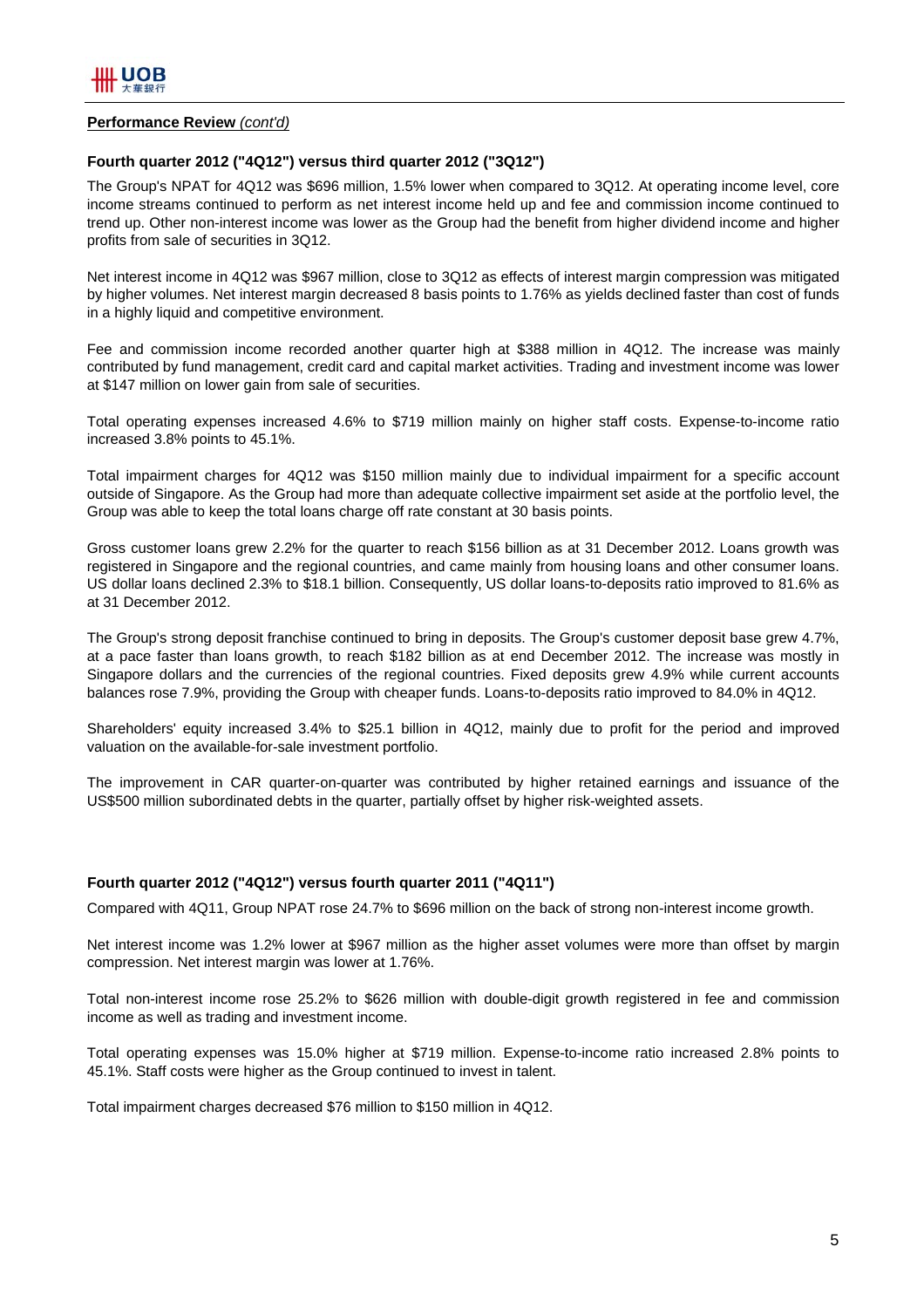# **Net Interest Income**

## **Net interest margin**

|                                     |         | 2012            |         | 2011    |          |         |  |
|-------------------------------------|---------|-----------------|---------|---------|----------|---------|--|
|                                     | Average |                 | Average | Average |          | Average |  |
|                                     | balance | <b>Interest</b> | rate    | balance | Interest | rate    |  |
|                                     | \$m     | \$m             | %       | \$m     | \$m      | $\%$    |  |
| Interest bearing assets             |         |                 |         |         |          |         |  |
| Customer Ioans                      | 146,242 | 4,973           | 3.40    | 126,583 | 4,311    | 3.41    |  |
| Interbank balances                  | 33,673  | 600             | 1.78    | 33,306  | 547      | 1.64    |  |
| Securities                          | 29,211  | 629             | 2.15    | 32,021  | 782      | 2.44    |  |
| Total                               | 209,126 | 6,202           | 2.97    | 191,910 | 5,641    | 2.94    |  |
| <b>Interest bearing liabilities</b> |         |                 |         |         |          |         |  |
| Customer deposits                   | 170,562 | 1,896           | 1.11    | 151,197 | 1,514    | 1.00    |  |
| Interbank balances/others           | 32,376  | 389             | 1.20    | 35,877  | 449      | 1.25    |  |
| Total                               | 202,938 | 2,285           | 1.13    | 187,074 | 1,963    | 1.05    |  |
| Net interest margin                 |         |                 | 1.87    |         |          | 1.92    |  |

|                                     | 4Q12    |                 |         | 3Q12    |          |         | 4Q11    |          |         |
|-------------------------------------|---------|-----------------|---------|---------|----------|---------|---------|----------|---------|
|                                     | Average |                 | Average | Average |          | Average | Average |          | Average |
|                                     | balance | <b>Interest</b> | rate    | balance | Interest | rate    | balance | Interest | rate    |
|                                     | \$m     | \$m             | %       | \$m\$   | \$m      | %       | \$m     | \$m      | %       |
| <b>Interest bearing assets</b>      |         |                 |         |         |          |         |         |          |         |
| Customer loans                      | 150,902 | 1,261           | 3.32    | 147,372 | 1,249    | 3.37    | 139,052 | 1,183    | 3.38    |
| Interbank balances                  | 38,007  | 142             | 1.48    | 35,082  | 148      | 1.68    | 30,927  | 144      | 1.85    |
| <b>Securities</b>                   | 29,255  | 148             | 2.02    | 27,642  | 154      | 2.22    | 28,612  | 193      | 2.68    |
| Total                               | 218,164 | 1,551           | 2.83    | 210,096 | 1,552    | 2.94    | 198,591 | 1,521    | 3.04    |
| <b>Interest bearing liabilities</b> |         |                 |         |         |          |         |         |          |         |
| Customer deposits                   | 178,315 | 491             | 1.10    | 170,435 | 481      | 1.12    | 160,446 | 433      | 1.07    |
| Interbank balances/others           | 33,077  | 94              | 1.13    | 33,288  | 100      | 1.19    | 32,612  | 110      | 1.34    |
| Total                               | 211,391 | 585             | 1.10    | 203,723 | 581      | 1.13    | 193,057 | 543      | 1.12    |
| Net interest margin                 |         |                 | 1.76    |         |          | 1.84    |         |          | 1.95    |

Note:

1 Net interest margin represents annualised net interest income as a percentage of total interest bearing assets.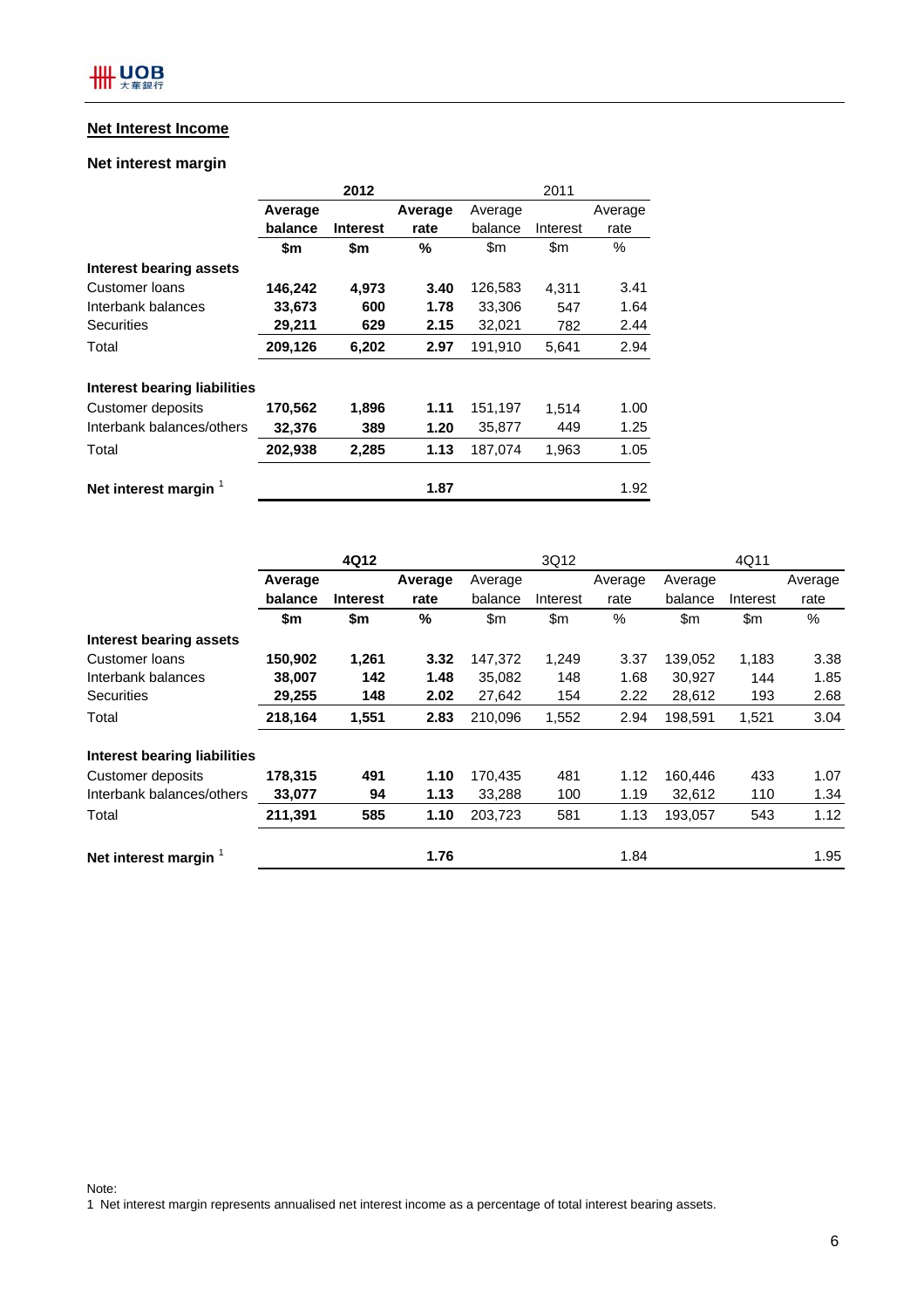## **Net Interest Income** *(cont'd)*

### **Volume and rate analysis**

|                           | 2012 vs 2011 |        |            |        | 4Q12 vs 3Q12 |                | 4Q12 vs 4Q11 |        |        |
|---------------------------|--------------|--------|------------|--------|--------------|----------------|--------------|--------|--------|
|                           | Volume       | Rate   | <b>Net</b> | Volume | Rate         | <b>Net</b>     | Volume       | Rate   | Net    |
|                           | change       | change | change     | change | change       | change         | change       | change | change |
|                           | \$m          | \$m    | \$m        | \$m    | \$m          | \$m            | \$m          | \$m    | \$m    |
| Interest income           |              |        |            |        |              |                |              |        |        |
| Customer Ioans            | 670          | (8)    | 661        | 30     | (18)         | 12             | 101          | (20)   | 81     |
| Interbank balances        | 6            | 47     | 53         | 12     | (18)         | (6)            | 33           | (35)   | (2)    |
| <b>Securities</b>         | (69)         | (85)   | (154)      | 9      | (15)         | (6)            | 4            | (49)   | (44)   |
| Total                     | 607          | (46)   | 561        | 51     | (52)         | (0)            | 138          | (103)  | 35     |
| Interest expense          |              |        |            |        |              |                |              |        |        |
| <b>Customer deposits</b>  | 194          | 188    | 382        | 22     | (12)         | 10             | 48           | 11     | 60     |
| Interbank balances/others | (16)         | (44)   | (60)       | (1)    | (6)          | (6)            | 3            | (19)   | (16)   |
| Total                     | 178          | 144    | 322        | 22     | (18)         | $\overline{4}$ | 52           | (8)    | 44     |
| Change in number of days  |              |        |            |        |              |                |              |        | (3)    |
| Net interest income       | 429          | (190)  | 239        | 30     | (34)         | (4)            | 87           | (96)   | (12)   |

Net interest income for 2012 rose 6.5% to \$3.92 billion compared to 2011, mainly on higher loans volume which more than outweighed the lower net interest margin. Net interest margin was 1.87%, 5 basis points lower due to rising cost of funds.

Net interest income held up in 4Q12 at \$967 million, close to 3Q12 as the effects of interest margin compression was mitigated by higher volumes. Net interest margin decreased 8 basis points to 1.76% as yields declined faster than the cost of funds in a highly liquid and competitive environment.

Compared with 4Q11, net interest income was 1.2% lower as higher asset volumes were more than offset by margin compression. Net interest margin was lower at 1.76%.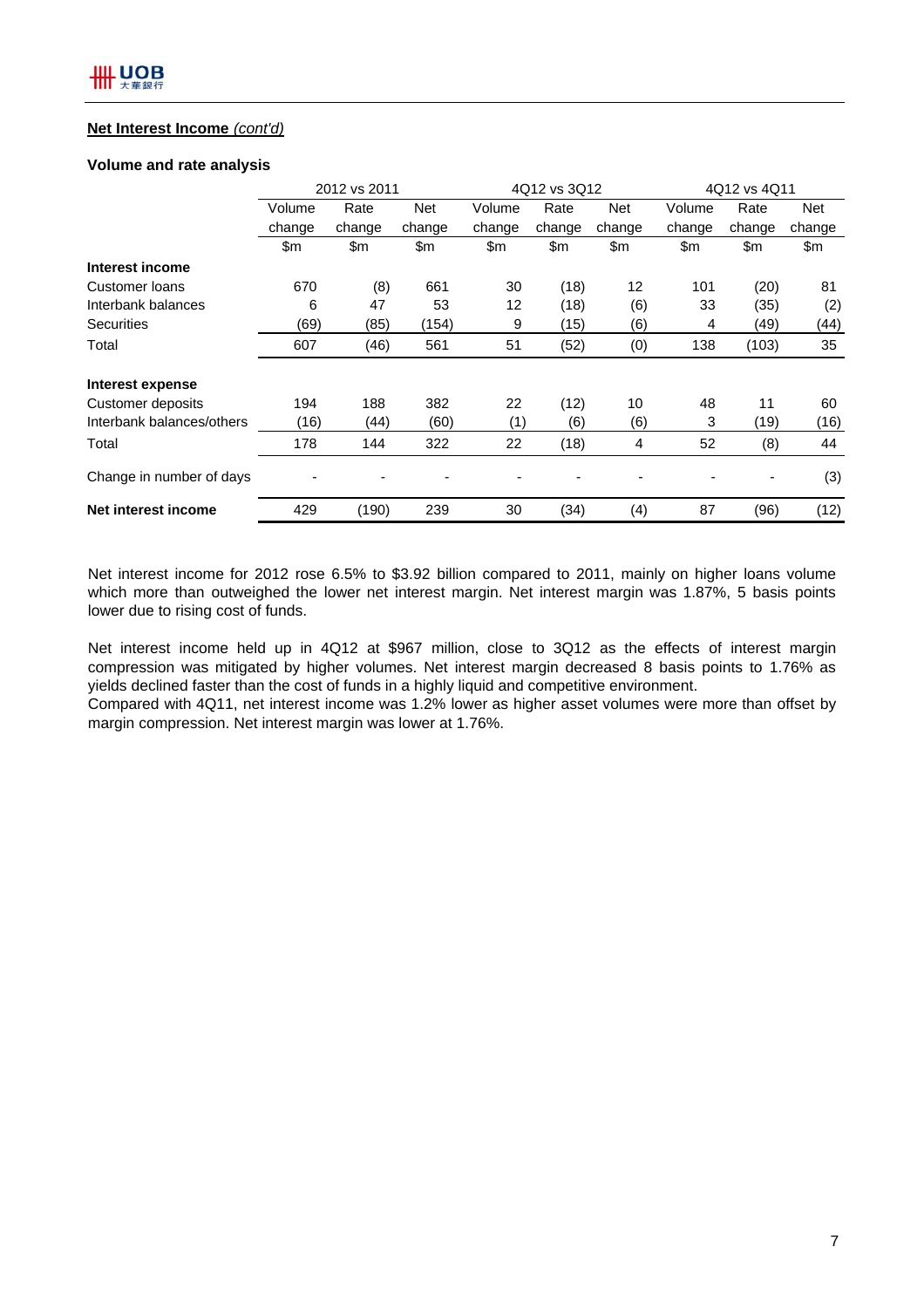## **Non-Interest Income**

|                                                                                     | 2012  | 2011  | $+$ /(-) | 4Q12 | 3Q12  | $+$ /(-) | 4Q11  | $+$ /(-) |
|-------------------------------------------------------------------------------------|-------|-------|----------|------|-------|----------|-------|----------|
|                                                                                     | \$m   | \$m\$ | %        | \$m  | \$m\$ | $\%$     | \$m\$ | %        |
| Fee and commission income                                                           |       |       |          |      |       |          |       |          |
| Credit card                                                                         | 240   | 231   | 4.1      | 66   | 60    | 10.1     | 63    | 5.5      |
| Fund management                                                                     | 129   | 98    | 32.2     | 44   | 31    | 41.9     | 22    | >100.0   |
| Investment-related                                                                  | 321   | 208   | 54.3     | 90   | 86    | 4.6      | 51    | 75.3     |
| Loan-related                                                                        | 389   | 370   | 5.1      | 82   | 90    | (9.0)    | 81    | 1.1      |
| Service charges                                                                     | 107   | 100   | 6.5      | 28   | 27    | 4.9      | 31    | (7.6)    |
| Trade-related                                                                       | 256   | 249   | 2.7      | 62   | 62    | 0.2      | 65    | (3.3)    |
| <b>Others</b>                                                                       | 66    | 62    | 5.8      | 15   | 16    | (7.0)    | 15    | 0.6      |
|                                                                                     | 1,508 | 1,318 | 14.4     | 388  | 372   | 4.1      | 327   | 18.7     |
| Other non-interest income<br>Dividend income                                        | 135   | 75    | 79.2     | 3    | 89    | (96.1)   | 5     | (35.2)   |
| Rental income                                                                       | 110   | 112   | (2.2)    | 28   | 27    | 2.5      | 29    | (1.4)    |
| Trading income/(loss)<br>Non-trading income/(loss)<br>Financial instruments at fair | 97    | 84    | 15.8     | 22   | 17    | 29.8     | 34    | (36.2)   |
| value through profit or loss<br>Available-for-sale assets and                       | 134   | 106   | 26.1     | 64   | 63    | 2.1      | 49    | 29.6     |
| others                                                                              | 442   | 202   | >100.0   | 61   | 93    | (34.2)   | 6     | >100.0   |
|                                                                                     | 673   | 392   | 71.6     | 147  | 173   | (14.9)   | 89    | 64.6     |
| Other income                                                                        | 152   | 123   | 23.7     | 60   | 32    | 87.1     | 50    | 19.2     |
| Other operating income                                                              | 825   | 515   | 60.2     | 207  | 205   | 1.1      | 139   | 48.2     |
|                                                                                     | 1,070 | 703   | 52.3     | 238  | 321   | (25.7)   | 173   | 37.5     |
| Total                                                                               | 2,578 | 2,021 | 27.6     | 626  | 693   | (9.7)    | 500   | 25.2     |

Non-interest income grew 27.6% to \$2.58 billion for 2012. Fee and commission income increased 14.4%, crossing the \$1.51 billion mark for the first time. The increase in fee income was across all business activities with double-digit growth recorded in income from capital market, wealth management and fund management activities. Loan-related fee income was strong, and contributed an all-time high of \$389 million in fee income for the year. Trading and investment income rose 71.6% to \$673 million due to gain from sale of securities.

Fee and commission income recorded another quarter high at \$388 million in 4Q12. The increase was mainly contributed by fund management, credit card and capital market activities. Trading and investment income was lower at \$147 million on lower gain from sale of securities.

Compared to 4Q11, total non-interest income rose 25.2% to \$626 million with double-digit growth registered in fee and commission income as well as trading and investment income.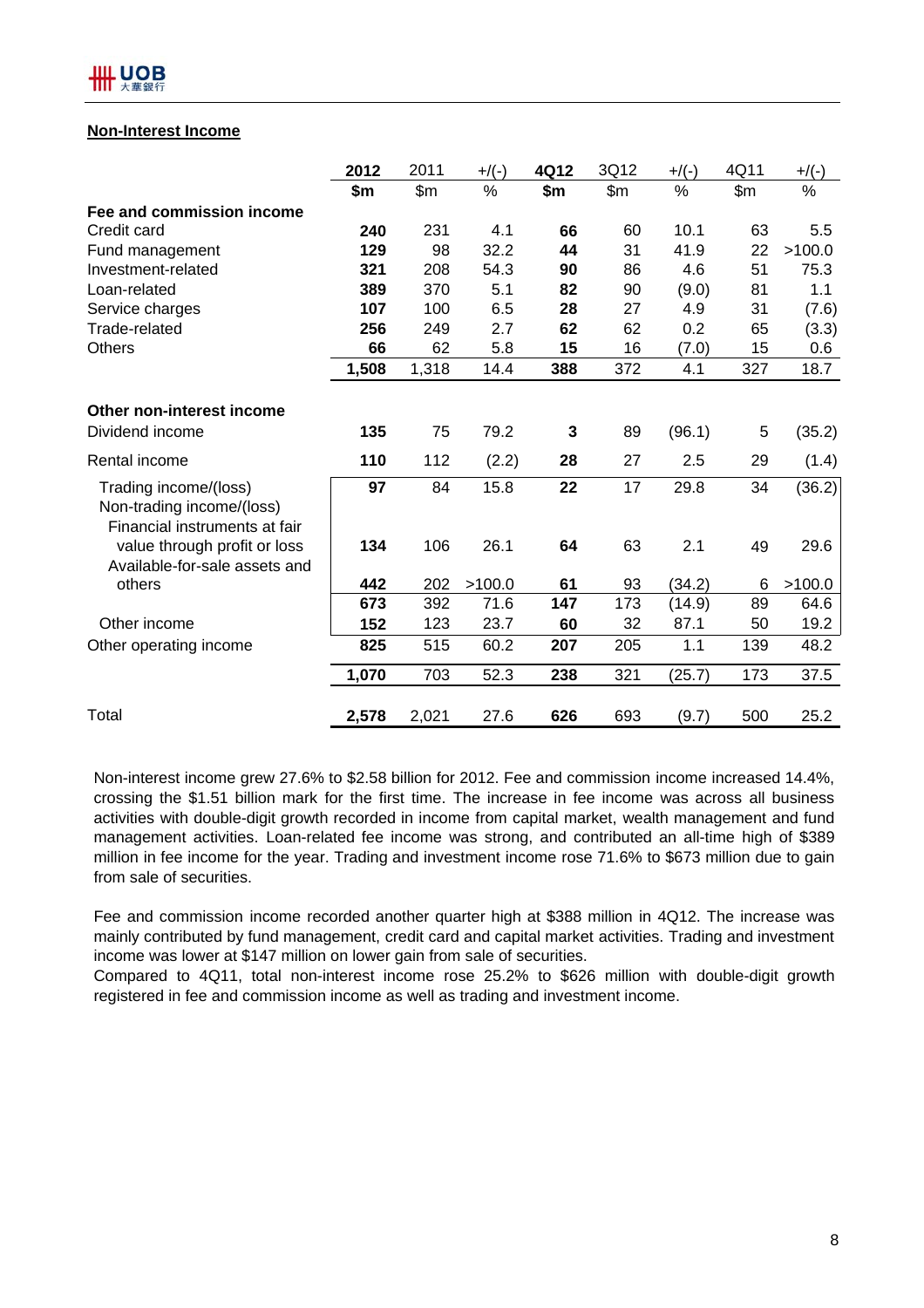# **Operating Expenses**

|                                  | 2012   | 2011   | $+$ /(-) | 4Q12   | 3Q12   | $+$ /(-) | 4Q11   | $+$ /(-) |
|----------------------------------|--------|--------|----------|--------|--------|----------|--------|----------|
|                                  | \$m    | \$m\$  | %        | \$m    | \$m\$  | %        | \$m\$  | %        |
| <b>Staff costs</b>               | 1,597  | 1,403  | 13.8     | 428    | 406    | 5.5      | 350    | 22.4     |
| Other operating expenses         |        |        |          |        |        |          |        |          |
| Revenue-related                  | 574    | 511    | 12.4     | 128    | 145    | (11.3)   | 122    | 5.0      |
| Occupancy-related                | 269    | 241    | 11.4     | 70     | 67     | 4.1      | 66     | 6.4      |
| <b>IT-related</b>                | 171    | 150    | 13.7     | 46     | 38     | 21.8     | 41     | 10.6     |
| <b>Others</b>                    | 138    | 145    | (5.4)    | 46     | 31     | 45.7     | 45     | 1.6      |
|                                  | 1,151  | 1,047  | 9.9      | 290    | 281    | 3.2      | 275    | 5.6      |
| Total                            | 2,747  | 2,450  | 12.1     | 719    | 687    | 4.6      | 625    | 15.0     |
|                                  |        |        |          |        |        |          |        |          |
| Of which, depreciation of assets | 121    | 116    | 5.1      | 30     | 32     | (5.7)    | 30     | 0.9      |
| Manpower (number)                | 23,471 | 23,136 | 335      | 23,471 | 23,291 | 180      | 23,136 | 335      |

Total operating expenses increased 12.1% to \$2.75 billion in tandem with revenue growth. Expense-toincome ratio improved 0.7% point to 42.3% on higher income growth.

For 4Q12, total operating expenses increased 4.6% to \$719 million mainly on higher staff costs, partly due to seasonal bump up on year end bonus accruals. Expense-to-income ratio increased 3.8% points to 45.1%.

Compared with 4Q11, total operating expenses rose 15.0%. Expense-to-income ratio was 2.8% points higher. Staff costs were higher as the Group continued to invest in talent.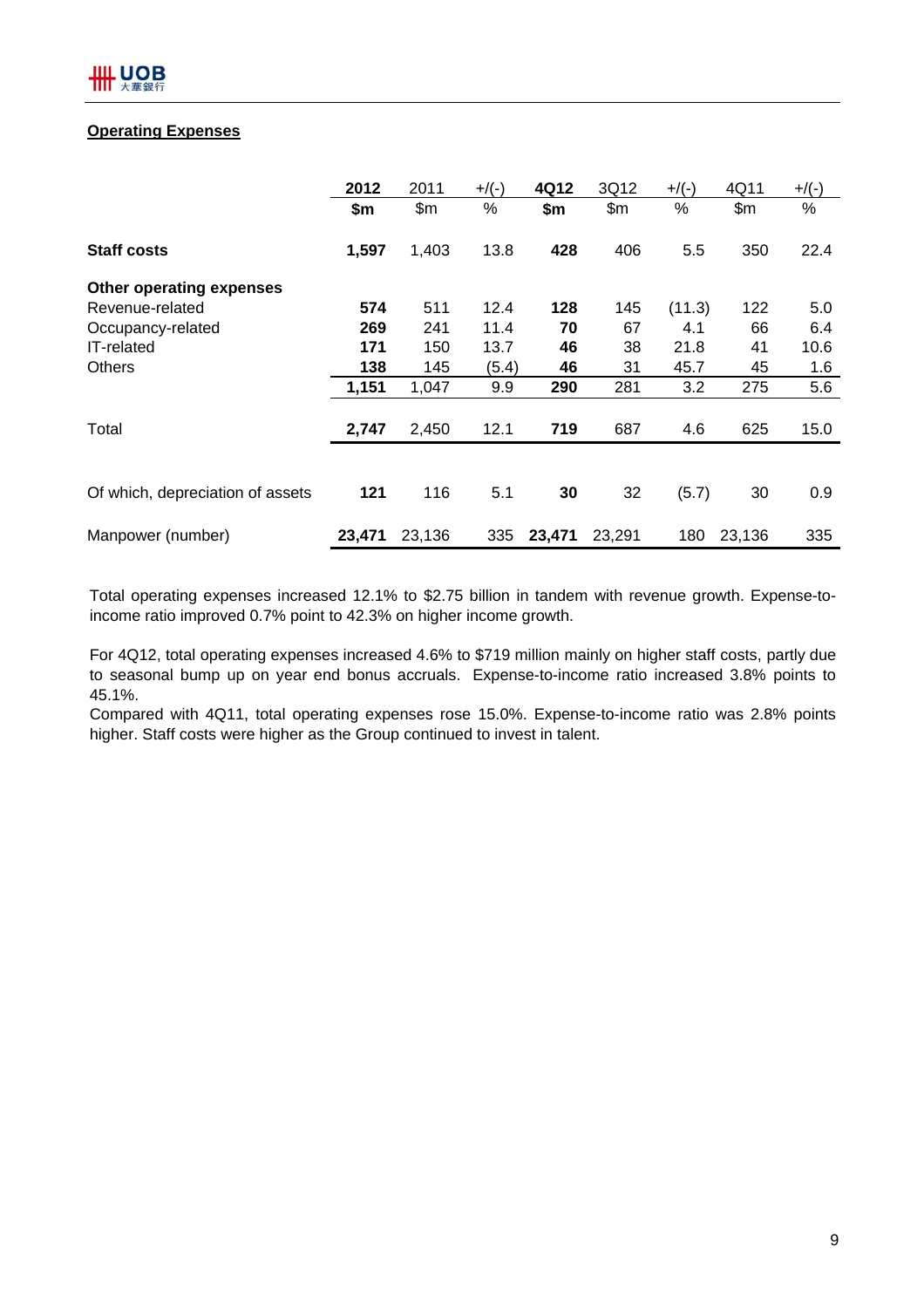# IIII UOB

## **Impairment Charges**

|                                | 2012         | 2011  | $+$ /(-)      | 4Q12 | 3Q12  | $+$ /(-)          | 4Q11  | $+$ /(-)   |
|--------------------------------|--------------|-------|---------------|------|-------|-------------------|-------|------------|
|                                | \$m\$        | \$m\$ | $\frac{0}{0}$ | \$m  | \$m\$ | %                 | \$m\$ | %          |
| Individual impairment on loans |              |       |               |      |       |                   |       |            |
| Singapore                      | 123          | 10    | >100.0        | 3    | 24    | (89.5)            | (14)  | >100.0     |
| Malaysia                       | 48           | 3     | >100.0        | 20   | 3     | >100.0            | 1     | >100.0     |
| Thailand                       | 25           | 31    | (16.9)        | 14   | (4)   | >100.0            | 15    | (2.9)      |
| Indonesia                      | 13           | 28    | (52.5)        | 6    | 4     | 57.4              | 8     | (16.4)     |
| Greater China <sup>2</sup>     | $\mathbf{2}$ | (3)   | >100.0        | 0    | (0)   | >100.0            | 3     | (88.6)     |
| <b>Others</b>                  | 243          | 95    | >100.0        | 154  | 56    | >100.0            | 68    | >100.0     |
|                                | 454          | 163   | >100.0        | 198  | 82    | >100.0            | 81    | >100.0     |
| Individual impairment on       |              |       |               |      |       |                   |       |            |
| securities and others          | 21           | 58    | (64.4)        | 31   | 3     | >100.0            | 53    | (41.1)     |
| <b>Collective impairment</b>   | $\mathbf{2}$ | 303   | (99.5)        | (79) |       | $33$ ( $>100.0$ ) | 92    | ( > 100.0) |
| Total                          | 476          | 523   | (9.0)         | 150  | 119   | 26.2              | 225   | (33.7)     |

Total impairment charges for 2012 was \$476 million. Individual impairment on loans was \$454 million essentially for a specific account outside of Singapore. As the Group had more than adequate collective impairment set aside at the portfolio level, the Group was able to keep the total loans charge off rate constant at 30 basis points. Credit quality on the overall loan portfolio stayed healthy. Non-performing loans ("NPL") ratio remained low at 1.5% and NPL coverage stayed at a comfortable level of 123.8%.

Total impairment charges for 4Q12 was \$150 million mainly due to individual impairment for a specific account outside of Singapore.

Compared to 4Q11, total impairment charges decreased \$76 million to \$150 million.

<sup>2</sup> Comprise China, Hong Kong and Taiwan.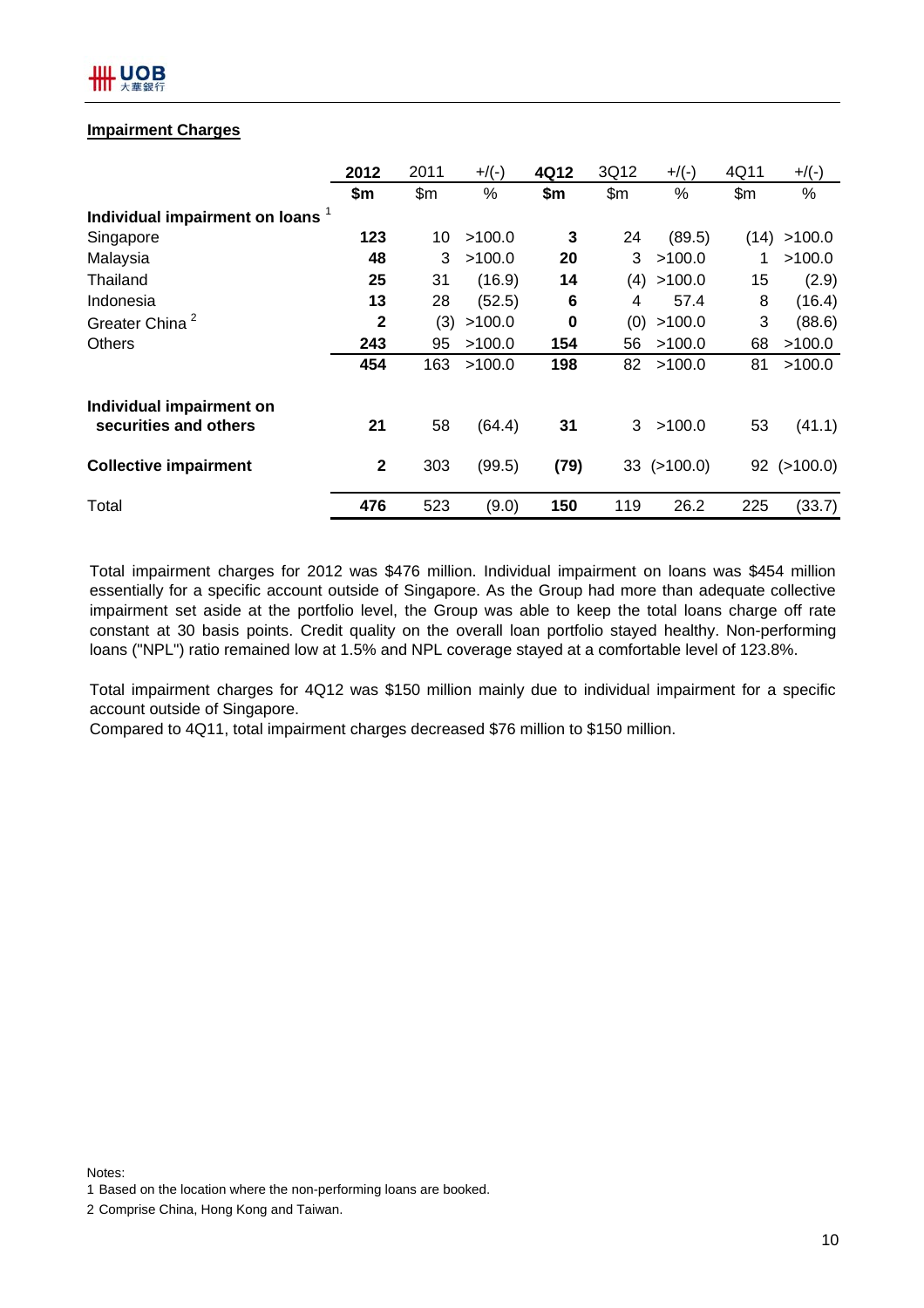# IIII UOB

## **Customer Loans**

|                                       | <b>Dec-12</b> | Sep-12  | Dec-11  |
|---------------------------------------|---------------|---------|---------|
|                                       | \$m           | \$m     | \$m\$   |
| Gross customer loans                  | 155,855       | 152,447 | 143,943 |
| Less: Individual impairment           | 960           | 874     | 770     |
| Collective impairment                 | 1,964         | 2,045   | 1,982   |
| Net customer loans                    | 152,930       | 149,528 | 141,191 |
| <b>By industry</b>                    |               |         |         |
| Transport, storage and communication  | 6,906         | 7,452   | 7,041   |
| Building and construction             | 19,438        | 19,034  | 17,515  |
| Manufacturing                         | 11,834        | 11,475  | 11,336  |
| <b>Financial institutions</b>         | 23,718        | 24,078  | 23,966  |
| General commerce                      | 18,627        | 18,215  | 17,597  |
| Professionals and private individuals | 22,366        | 21,222  | 18,629  |
| Housing loans                         | 46,131        | 44,297  | 40,615  |
| <b>Others</b>                         | 6,833         | 6,674   | 7,244   |
| Total (gross)                         | 155,855       | 152,447 | 143,943 |
| <b>By currency</b>                    |               |         |         |
| Singapore dollar                      | 87,733        | 85,196  | 78,557  |
| US dollar                             | 18,135        | 18,553  | 19,791  |
| Malaysian ringgit                     | 21,842        | 21,026  | 18,832  |
| Thai baht                             | 8,103         | 7,838   | 7,530   |
| Indonesian rupiah                     | 4,573         | 4,502   | 4,488   |
| <b>Others</b>                         | 15,469        | 15,332  | 14,743  |
| Total (gross)                         | 155,855       | 152,447 | 143,943 |
| <b>By maturity</b>                    |               |         |         |
| Within 1 year                         | 48,230        | 48,141  | 50,384  |
| Over 1 year but within 3 years        | 29,264        | 27,290  | 23,170  |
| Over 3 years but within 5 years       | 19,898        | 21,069  | 20,484  |
| Over 5 years                          | 58,463        | 55,947  | 49,904  |
| Total (gross)                         | 155,855       | 152,447 | 143,943 |
| By geography $1$                      |               |         |         |
| Singapore                             | 101,095       | 98,310  | 92,268  |
| Malaysia                              | 23,471        | 23,187  | 20,712  |
| Thailand                              | 8,516         | 8,264   | 7,818   |
| Indonesia                             | 5,600         | 5,566   | 5,765   |
| <b>Greater China</b>                  | 9,176         | 8,689   | 8,430   |
| Others                                | 7,997         | 8,431   | 8,949   |
| Total (gross)                         | 155,855       | 152,447 | 143,943 |

Gross customer loans grew 2.2% for the quarter to reach \$156 billion as at 31 December 2012. Loans growth was registered in Singapore and the regional countries, and came mainly from housing loans and other consumer loans. US dollar loans declined 2.3% to \$18.1 billion. Consequently, US dollar loans-to-deposits ratio improved to 81.6% as at 31 December 2012.

Year-on-year, gross customer loans increased \$11.9 billion or 8.3%, contributed mainly from Singapore and Malaysia.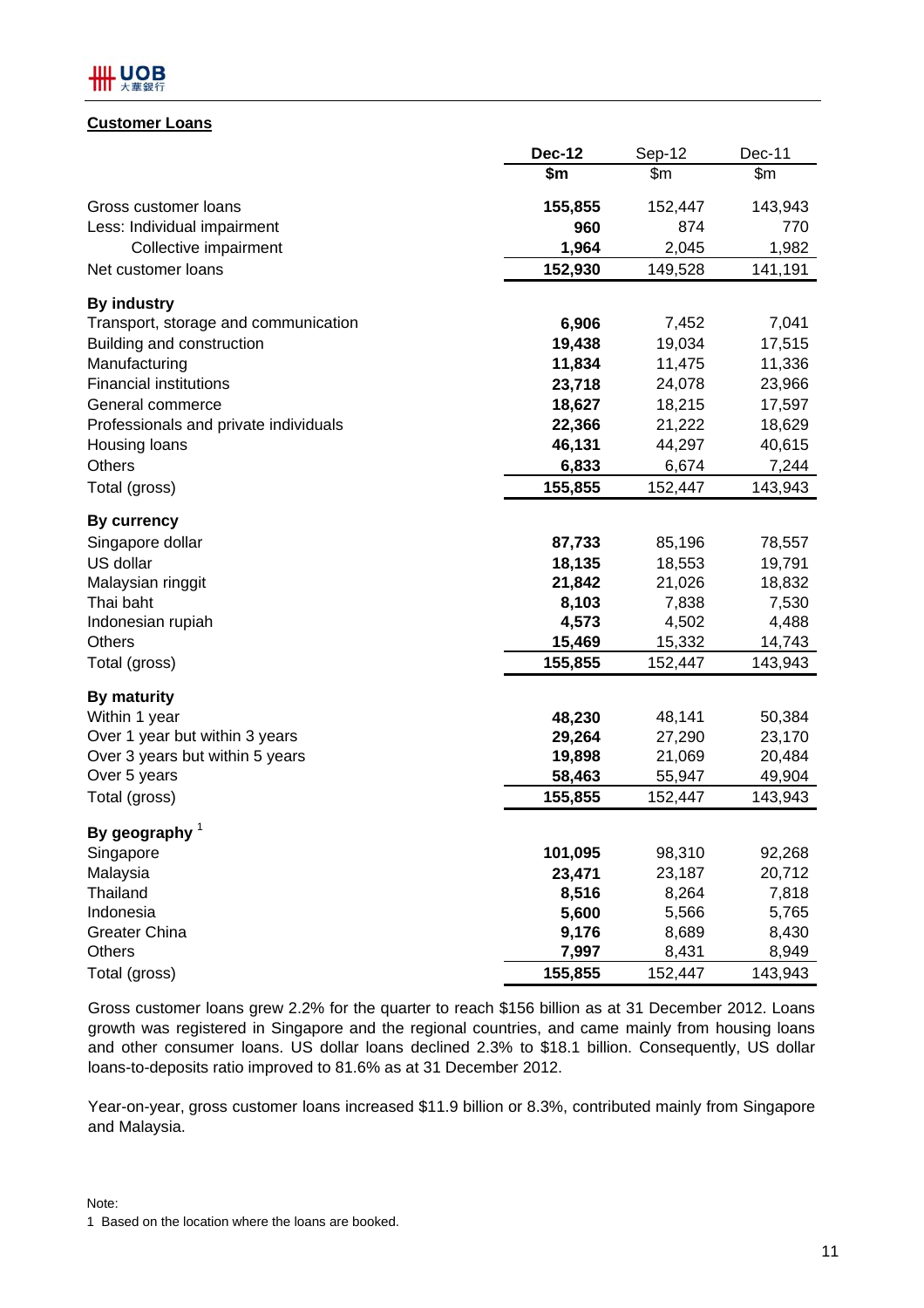# **Non-Performing Assets**

|                               | <b>Dec-12</b> | Sep-12 | Dec-11 |
|-------------------------------|---------------|--------|--------|
|                               | \$m\$         | \$m\$  | \$m\$  |
| Loans ("NPL")                 | 2,362         | 2,496  | 2,020  |
| Debt securities and others    | 378           | 380    | 560    |
| Non-Performing Assets ("NPA") | 2,740         | 2,876  | 2,580  |
| By grading                    |               |        |        |
| Substandard                   | 1,731         | 1,837  | 1,652  |
| Doubtful                      | 369           | 320    | 426    |
| Loss                          | 640           | 719    | 502    |
| Total                         | 2,740         | 2,876  | 2,580  |
| By security coverage          |               |        |        |
| Secured                       | 1,003         | 996    | 998    |
| Unsecured                     | 1,737         | 1,880  | 1,582  |
| Total                         | 2,740         | 2,876  | 2,580  |
| By ageing                     |               |        |        |
| Current                       | 309           | 881    | 605    |
| Within 90 days                | 135           | 191    | 190    |
| Over 90 to 180 days           | 748           | 189    | 141    |
| Over 180 days                 | 1,548         | 1,615  | 1,644  |
| Total                         | 2,740         | 2,876  | 2,580  |
| <b>Cumulative impairment</b>  |               |        |        |
| Individual                    | 1,209         | 1,113  | 1,049  |
| Collective                    | 2,140         | 2,222  | 2,158  |
| Total                         | 3,349         | 3,335  | 3,207  |
| As a % of NPA                 | 122.2%        | 116.0% | 124.3% |
| As a % of unsecured NPA       | 192.8%        | 177.4% | 202.7% |
|                               |               |        |        |

|                                       |            | <b>NPL</b> |            | <b>NPL</b> |            | <b>NPL</b> |
|---------------------------------------|------------|------------|------------|------------|------------|------------|
|                                       | <b>NPL</b> | ratio      | <b>NPL</b> | ratio      | <b>NPL</b> | ratio      |
|                                       | \$m        | $\%$       | \$m\$      | %          | \$m\$      | %          |
| <b>NPL by industry</b>                |            |            |            |            |            |            |
| Transport, storage and communication  | 985        | 14.3       | 1,008      | 13.5       | 534        | 7.6        |
| Building and construction             | 116        | 0.6        | 102        | 0.5        | 108        | 0.6        |
| Manufacturing                         | 361        | 3.1        | 434        | 3.8        | 401        | 3.5        |
| <b>Financial institutions</b>         | 144        | 0.6        | 143        | 0.6        | 194        | 0.8        |
| General commerce                      | 240        | 1.3        | 284        | 1.6        | 259        | 1.5        |
| Professionals and private individuals | 130        | 0.6        | 152        | 0.7        | 144        | 0.8        |
| Housing loans                         | 268        | 0.6        | 250        | 0.6        | 228        | 0.6        |
| <b>Others</b>                         | 118        | 1.7        | 123        | 1.8        | 152        | 2.1        |
| Total                                 | 2,362      | 1.5        | 2,496      | 1.6        | 2,020      | 1.4        |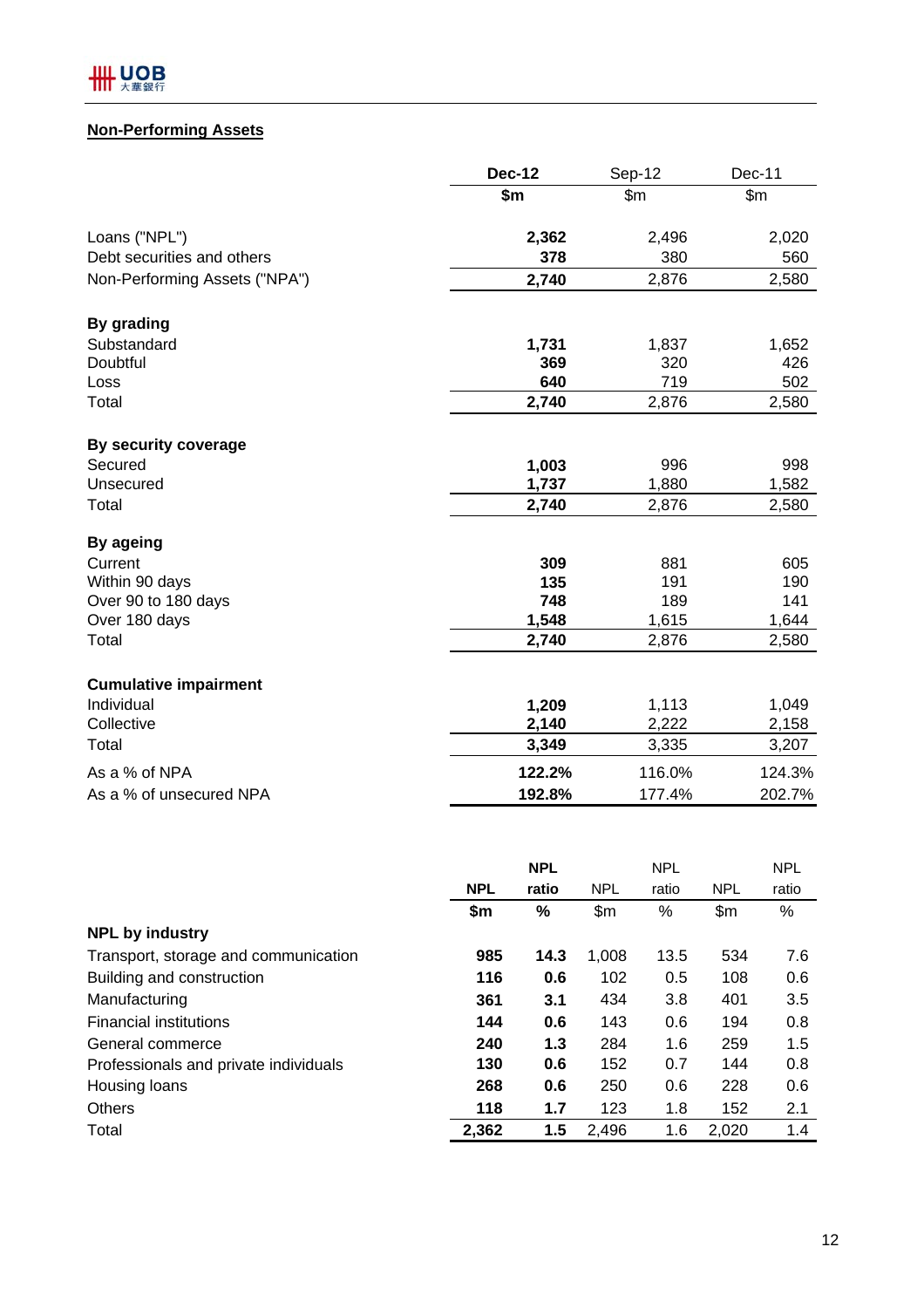

### **Non-Performing Assets** *(cont'd)*

|                      |            |            |            | <b>Total cumulative impairment</b> |  |
|----------------------|------------|------------|------------|------------------------------------|--|
|                      |            | <b>NPL</b> | as a % of  | as a % of                          |  |
|                      | <b>NPL</b> | ratio      | <b>NPL</b> | unsecured NPL                      |  |
|                      | \$m        | %          | %          | %                                  |  |
| NPL by geography $1$ |            |            |            |                                    |  |
| Singapore            |            |            |            |                                    |  |
| <b>Dec 12</b>        | 774        | 0.8        | 228.4      | 470.2                              |  |
| Sep 12               | 812        | 0.8        | 228.4      | 466.1                              |  |
| Dec 11               | 714        | 0.8        | 250.1      | 542.9                              |  |
| Malaysia             |            |            |            |                                    |  |
| <b>Dec 12</b>        | 401        | $1.7$      | 109.2      | 312.9                              |  |
| Sep 12               | 377        | 1.6        | 111.1      | 340.7                              |  |
| Dec 11               | 346        | 1.7        | 114.7      | 336.4                              |  |
| Thailand             |            |            |            |                                    |  |
| <b>Dec 12</b>        | 223        | 2.6        | 100.0      | 179.8                              |  |
| Sep 12               | 306        | 3.7        | 91.8       | 155.2                              |  |
| Dec 11               | 309        | 4.0        | 81.9       | 141.3                              |  |
| Indonesia            |            |            |            |                                    |  |
| <b>Dec 12</b>        | 100        | 1.8        | 61.0       | 1,220.0                            |  |
| Sep 12               | 85         | 1.5        | 80.0       | 1,360.0                            |  |
| Dec 11               | 83         | 1.4        | 83.1       | 1,150.0                            |  |
| <b>Greater China</b> |            |            |            |                                    |  |
| <b>Dec 12</b>        | 42         | 0.5        | 171.4      | 200.0                              |  |
| Sep 12               | 39         | 0.4        | 184.6      | 205.7                              |  |
| Dec 11               | 31         | 0.4        | 222.6      | 222.6                              |  |
| <b>Others</b>        |            |            |            |                                    |  |
| <b>Dec 12</b>        | 822        | 10.3       | 44.0       | 48.1                               |  |
| Sep 12               | 877        | 10.4       | 25.5       | 26.7                               |  |
| Dec 11               | 537        | 6.0        | 33.1       | 36.3                               |  |
| Group NPL            |            |            |            |                                    |  |
| <b>Dec 12</b>        | 2,362      | 1.5        | 123.8      | 203.9                              |  |
| Sep 12               | 2,496      | 1.6        | 116.9      | 184.6                              |  |
| Dec 11               | 2,020      | 1.4        | 136.2      | 238.5                              |  |

Group NPL improved from the previous quarter to \$2.36 billion as at 31 December 2012, with NPL ratio lower at 1.5%. Compared to a year ago, Group NPL increased \$342 million and NPL ratio notched up slightly by 0.1% point. NPL coverage remained adequate at 123.8%.

Note:

1 Based on the location where the non-performing loans are booked.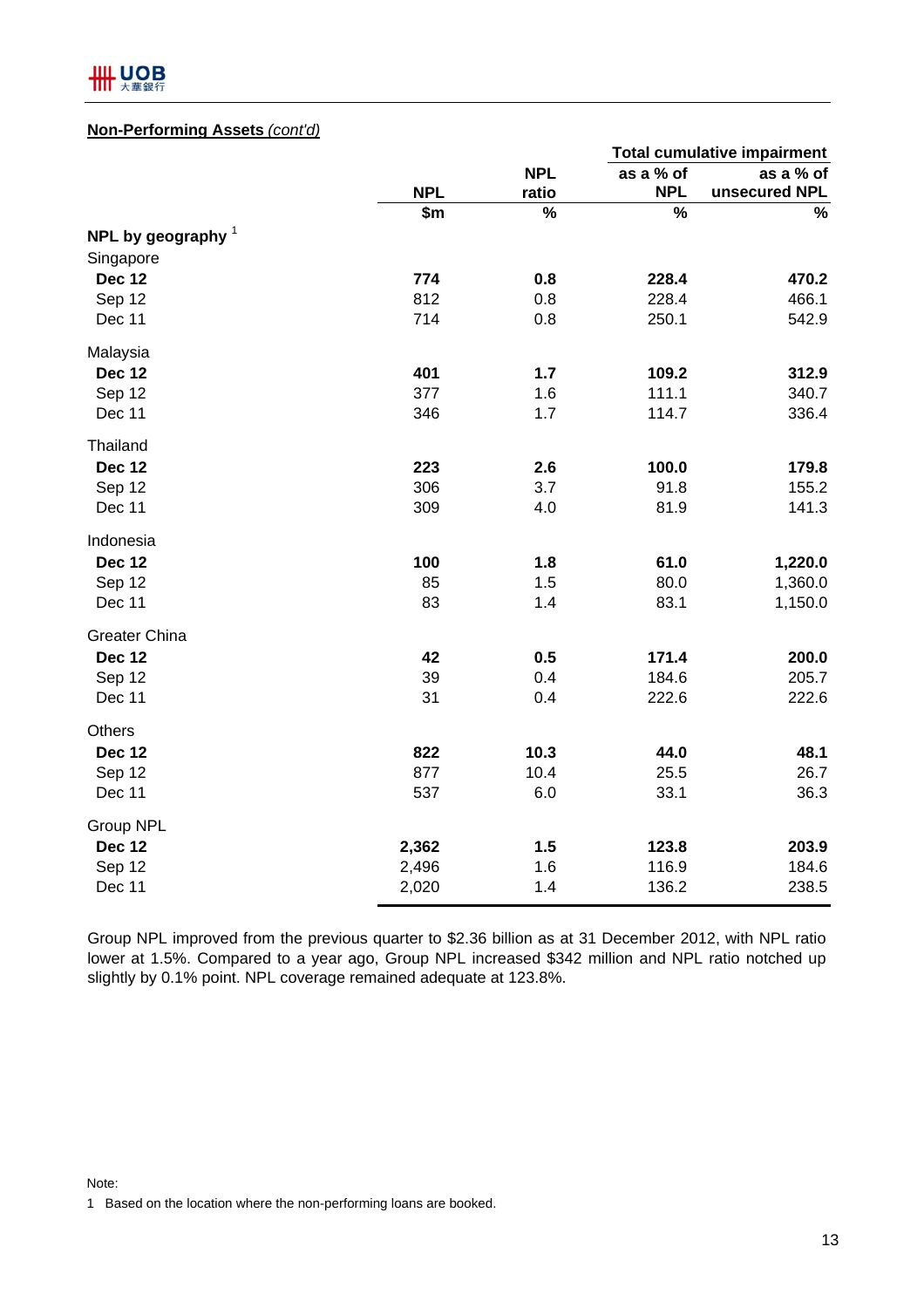# III UOB

## **Customer Deposits**

|                                 | <b>Dec-12</b> | Sep-12  | Dec-11  |
|---------------------------------|---------------|---------|---------|
|                                 | \$m           | \$m     | \$m     |
| By product                      |               |         |         |
| <b>Fixed deposits</b>           | 101,286       | 96,586  | 95,168  |
| Savings deposits                | 41,637        | 40,495  | 39,945  |
| <b>Current accounts</b>         | 32,343        | 29,970  | 27,993  |
| <b>Others</b>                   | 6,763         | 6,771   | 6,355   |
| Total                           | 182,029       | 173,823 | 169,460 |
| <b>By maturity</b>              |               |         |         |
| Within 1 year                   | 178,478       | 170,342 | 162,887 |
| Over 1 year but within 3 years  | 2,886         | 2,779   | 5,185   |
| Over 3 years but within 5 years | 501           | 574     | 1,126   |
| Over 5 years                    | 164           | 127     | 263     |
| Total                           | 182,029       | 173,823 | 169,460 |
| <b>By currency</b>              |               |         |         |
| Singapore dollar                | 101,924       | 96,825  | 95,720  |
| US dollar                       | 21,918        | 20,780  | 19,818  |
| Malaysian ringgit               | 25,382        | 24,335  | 20,890  |
| Thai baht                       | 8,096         | 6,964   | 6,874   |
| Indonesian rupiah               | 4,403         | 4,465   | 4,774   |
| <b>Others</b>                   | 20,305        | 20,454  | 21,384  |
| Total                           | 182,029       | 173,823 | 169,460 |
| Loans/Deposits ratio (%)        | 84.0          | 86.0    | 83.3    |

The Group's customer deposit base grew 4.7% to reach \$182 billion as at end December 2012. The increase was mostly in Singapore dollars and the currencies of the regional countries. Fixed deposits grew 4.9% while current accounts balances rose 7.9%, providing the Group with cheaper funds. Loans-to-deposits ratio improved to 84.0% in 4Q12.

Compared to 31 December 2011, customer deposits rose 7.4% across all products and largely from Singapore and the regional countries.

## **Debts Issued**

|                                 | <b>Dec-12</b> | Sep-12         | Dec-11        |
|---------------------------------|---------------|----------------|---------------|
|                                 | \$m           | $\mathsf{S}$ m | $\mathsf{Sm}$ |
| <b>Subordinated debts</b>       |               |                |               |
| Due within one year (unsecured) | 1,240         | 1,252          |               |
| Due after one year (unsecured)  | 5,413         | 4,811          | 5,084         |
|                                 | 6,652         | 6,063          | 5,084         |
| Other debts issued              |               |                |               |
| Due within one year (unsecured) | 3,498         | 3.939          | 5,118         |
| Due after one year (unsecured)  | 2,650         | 2,628          | 1,584         |
|                                 | 6,148         | 6,567          | 6,702         |
| Total                           | 12,800        | 12.630         | 11.786        |

During the year, S\$1.2 billion 3.15% fixed rate subordinated notes and US\$845 million in senior notes were issued under the euro-medium term note programme to further augment the Group's funding sources.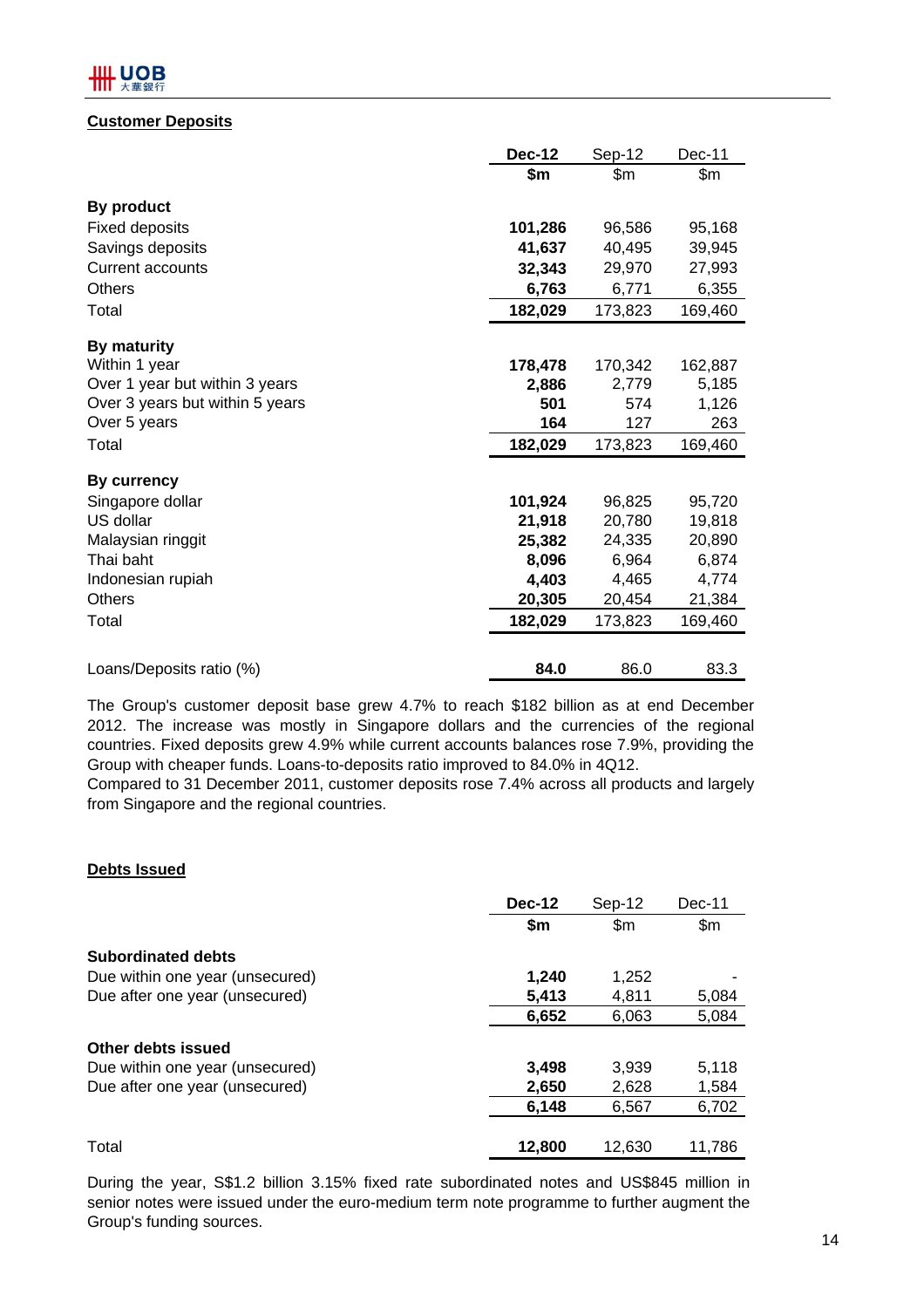## **Shareholders' Equity**

|                                                    | Dec-12 | Sep-12 | Dec-11 |  |
|----------------------------------------------------|--------|--------|--------|--|
|                                                    | \$m    | \$m    | \$m    |  |
| Shareholders' equity                               | 25,080 | 24.246 | 22.967 |  |
| Add: Revaluation surplus                           | 3,674  | 3.273  | 3,225  |  |
| Shareholders' equity including revaluation surplus | 28,754 | 27.518 | 26,192 |  |

Shareholders' equity increased 3.4% to \$25.1 billion in 4Q12, mainly due to profit for the period and improved valuation of the available-for-sale investment portfolio.

Compared to 31 December 2011, shareholders' equity rose 9.2%, largely contributed by higher retained earnings as well as improved valuation on the investment portfolio.

As at 31 December 2012, revaluation surplus of \$3.67 billion on the Group's properties was not recognised in the financial statements.

#### **Changes in Issued Shares of the Bank**

|                                              | <b>Number of shares</b> |           |           |           |  |  |  |
|----------------------------------------------|-------------------------|-----------|-----------|-----------|--|--|--|
|                                              | 2012                    | 2011      | 4Q12      | 4Q11      |  |  |  |
|                                              | '000                    | '000      | '000      | '000      |  |  |  |
| <b>Ordinary shares</b>                       |                         |           |           |           |  |  |  |
| Balance at beginning of period               | 1,590,494               | 1,560,139 | 1,590,494 | 1,590,494 |  |  |  |
| Issue of shares under scrip dividend scheme  |                         | 30,355    |           |           |  |  |  |
| Balance at end of period                     | 1,590,494               | 1,590,494 | 1,590,494 | 1,590,494 |  |  |  |
| <b>Treasury shares</b>                       |                         |           |           |           |  |  |  |
| Balance at beginning of period               | (16, 570)               | (17, 515) | (16, 690) | (17, 462) |  |  |  |
| Share buyback - held in treasury             | (684)                   | (570)     |           | (570)     |  |  |  |
| Issue of shares under share-based            |                         |           |           |           |  |  |  |
| compensation plans                           | 1,521                   | 1,515     | 957       | 1,462     |  |  |  |
| Balance at end of period                     | (15, 733)               | (16, 570) | (15, 733) | (16,570)  |  |  |  |
| Ordinary shares net of treasury shares       | 1,574,761               | 1,573,924 | 1,574,761 | 1,573,924 |  |  |  |
|                                              |                         |           |           |           |  |  |  |
| <b>Preference shares</b>                     |                         |           |           |           |  |  |  |
| Class E non-cumulative non-convertible       |                         |           |           |           |  |  |  |
| preference shares at beginning/end of period | 13,200                  | 13,200    | 13,200    | 13,200    |  |  |  |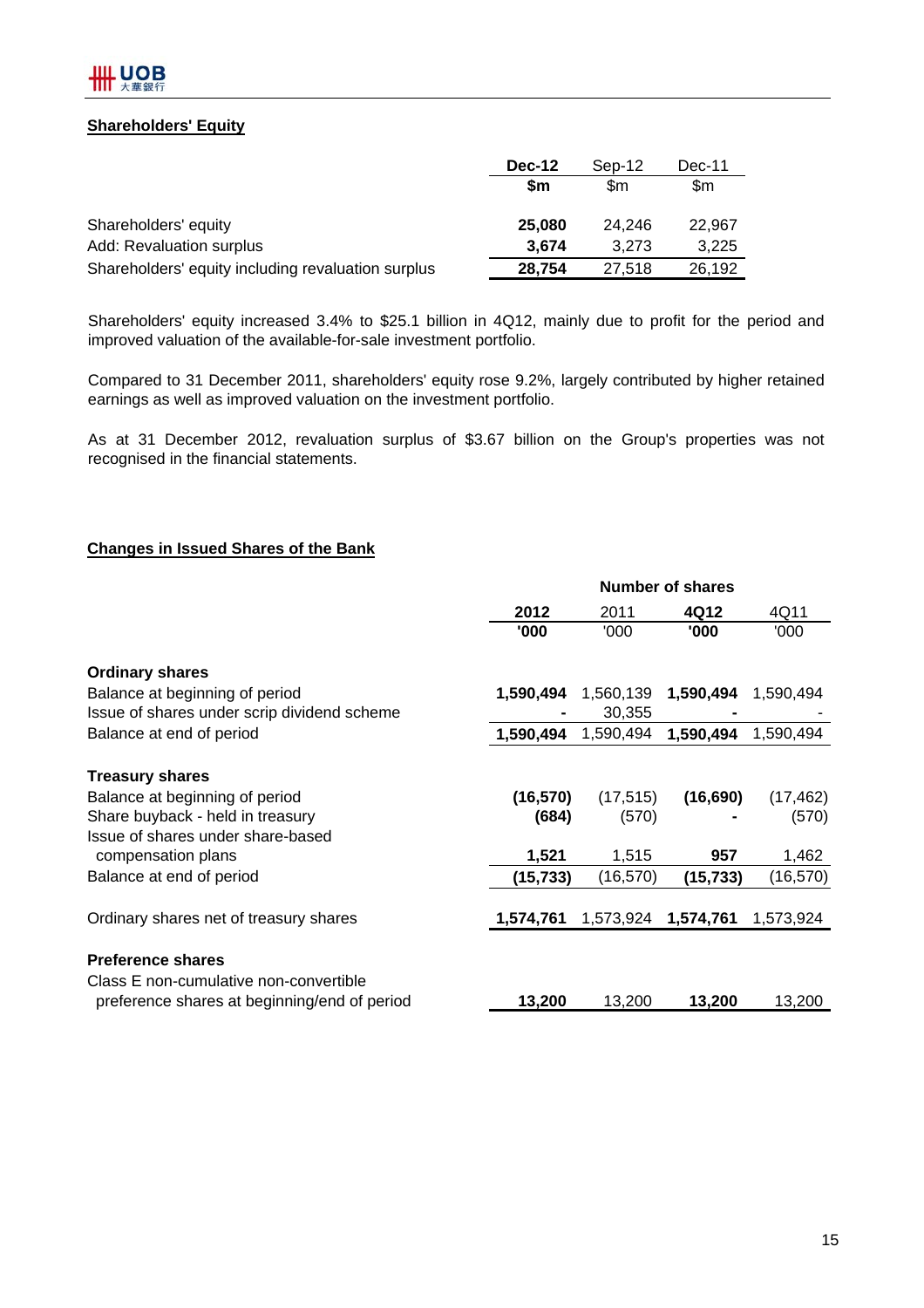#### **Performance by Operating Segment**

The Group is organised to be segment-led across key markets. Global segment heads are responsible for driving business, with decision-making balanced with a geographical perspective. For internal management purposes, the following segments represent the key customer segments and product groups:

#### **Group Retail ("GR")**

GR segment covers Consumer, Privilege, Business and Private Banking. Consumer Banking serves the individual customers, while Business Banking serves small enterprises with a wide range of products and services, including deposits, loans, investments, credit and debit cards and insurance products. Privilege Banking provides an extended range of financial services, including wealth management, and restricted products such as structured notes, funds of hedge funds, and insurance plans to the wealthy and affluent customers. Private Banking caters to the high net worth individuals and accredited investors, offering financial and portfolio planning, including investment management, asset management and estate planning.

Segment profit increased 11.9% to \$1,056 million in 2012. Net interest income grew on strong loans growth while higher fee and commission income came mainly from investment-related activities. The increase was partly negated by higher business volume-related costs and impairment charges.

#### **Group Wholesale ("GW")**

GW segment encompasses Commercial Banking, Corporate Banking, Financial Institutions Group ("FIG"), Corporate Finance and Debt Capital Markets. Commercial Banking serves the medium and large enterprises, while Corporate Banking serves large local corporations, government-linked companies and agencies, and FIG serves financial institutions. Commercial Banking, Corporate Banking and FIG provide customers with a broad range of products and services that include current accounts, deposits, lending, asset finance, ship finance, trade finance, structured finance, cash management and cross-border payments. Corporate Finance provides services that include lead managing and underwriting equity offerings and corporate advisory services. Debt Capital Markets specialises in solution-based structures to meet clients' financing requirements in structuring, underwriting and arranging syndicated loans for general corporate needs, leveraged buy-outs, project and structured finance, and underwriting and lead managing bond issues.

Segment profit grew 9.1% to \$1,658 million in 2012, with increases registered in net interest income, loan-related and trade-related fee income driven by strong loans growth as well as higher fee income from treasury and investment activities. This was partly negated by higher impairment charges and operating expenses.

#### **Global Markets and Investment Management ("GMIM")**

GMIM segment provides a comprehensive range of treasury products and services, including foreign exchange, money market, fixed income, derivatives, margin trading, futures broking, gold products, as well as an array of structured products. It is a dominant player in Singapore dollar treasury instruments as well as a provider of banknote services in the region. It also engages in asset management, proprietary investment activities and management of excess liquidity and capital funds.

Segment profit increased 28.3% to \$648 million in 2012, mainly attributed to higher income from trading and interest rate management activities, as well as higher fee and commission income from investment-related activities and asset management. This was partly offset by increased operating expenses from higher business volumes and higher impairment charges.

#### **Others**

Others include property-related activities, insurance businesses and income and expenses not attributable to other operating segments mentioned above.

Segment profit of \$140 million was recorded in 2012 as compared to a loss of \$46 million in 2011, mainly due to gain on sale of investment securities and lower collective impairment. This was partly offset by increased operating expenses and lower share of profit of associates.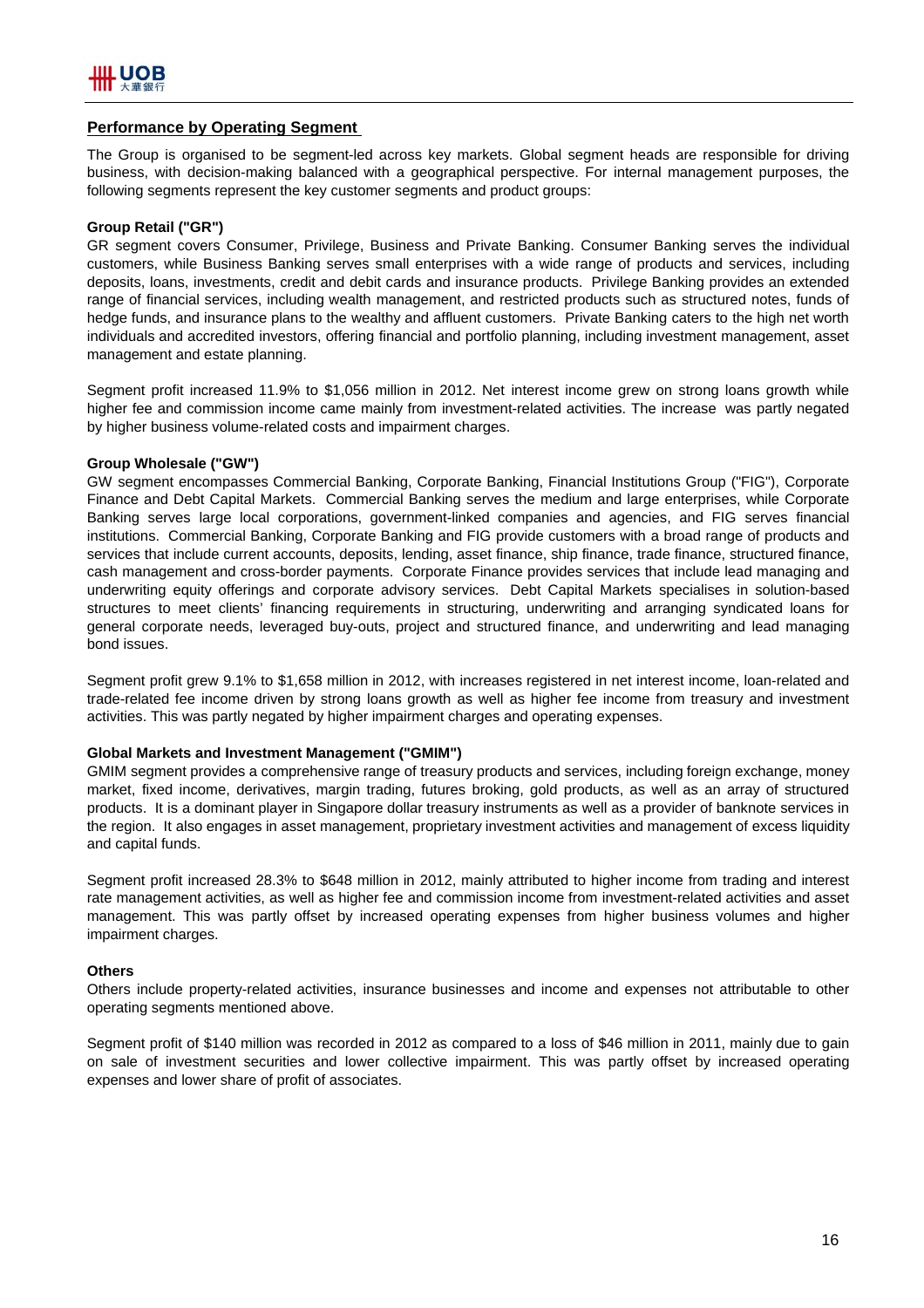# **Performance by Operating Segment** <sup>1</sup> *(cont'd)*

|                                   | <b>GR</b> | GW     | <b>GMIM</b>    | <b>Others</b> | $\overline{\mathbf{c}}$<br><b>Elimination</b> | <b>Total</b> |
|-----------------------------------|-----------|--------|----------------|---------------|-----------------------------------------------|--------------|
|                                   | \$m       | \$m    | \$m            | \$m           | \$m                                           | \$m          |
| 2012                              |           |        |                |               |                                               |              |
| Operating income                  | 2,548     | 2,545  | 1,285          | 631           | (514)                                         | 6,495        |
| Operating expenses                | (1, 412)  | (551)  | (581)          | (566)         | 363                                           | (2,747)      |
| Impairment charges                | (78)      | (331)  | (56)           | (11)          |                                               | (476)        |
| Amortisation of intangible assets | (2)       | (5)    |                |               |                                               | (7)          |
| Share of profit of associates and |           |        |                |               |                                               |              |
| joint ventures                    |           |        |                | 87            |                                               | 87           |
| Profit before tax                 | 1,056     | 1,658  | 648            | 140           | (151)                                         | 3,351        |
| <b>Segment assets</b>             | 74,959    | 89,048 | 84,253         | 4,261         | (4,891)                                       | 247,630      |
| Intangible assets                 | 1,326     | 2,099  | 663            | 80            |                                               | 4,168        |
| Investment in associates and      |           |        |                |               |                                               |              |
| joint ventures                    |           |        | 17             | 1,085         |                                               | 1,102        |
| <b>Total assets</b>               | 76,285    | 91,147 | 84,933         | 5,426         | (4,891)                                       | 252,900      |
| <b>Segment liabilities</b>        | 95,130    | 80,563 | 46,830         | 10,531        | (5, 426)                                      | 227,628      |
| <b>Other information</b>          |           |        |                |               |                                               |              |
| Inter-segment operating income    | 370       | (218)  | 17             | 345           | (514)                                         |              |
| Gross customer loans              | 74,444    | 81,000 | 380            | 31            |                                               | 155,855      |
| Non-performing assets             | 504       | 2,036  | 115            | 85            |                                               | 2,740        |
| Capital expenditure               | 15        | 4      | 4              | 198           |                                               | 221          |
| Depreciation of assets            | 8         | 5      | 3              | 105           |                                               | 121          |
| 2011                              |           |        |                |               |                                               |              |
| Operating income                  | 2,340     | 2,165  | 1,003          | 581           | (390)                                         | 5,699        |
| Operating expenses                | (1, 322)  | (468)  | (512)          | (423)         | 275                                           | (2, 450)     |
| Impairment charges                | (71)      | (170)  | 17             | (299)         |                                               | (523)        |
| Amortisation of intangible assets | (3)       | (7)    |                |               |                                               | (10)         |
| Share of profit of associates and |           |        |                |               |                                               |              |
| joint ventures                    |           |        | (3)            | 96            |                                               | 93           |
| Profit before tax                 | 944       | 1,520  | 505            | (46)          | (115)                                         | 2,808        |
| <b>Segment assets</b>             | 65,161    | 86,187 | 77,612         | 8,813         | (6, 103)                                      | 231,670      |
| Intangible assets                 |           | 2,114  | 666            | 81            |                                               |              |
| Investment in associates and      | 1,335     |        |                |               |                                               | 4,196        |
| joint ventures                    |           |        | 20             | 1,072         |                                               | 1,092        |
| <b>Total assets</b>               | 66,496    | 88,301 | 78,298         | 9,966         | (6, 103)                                      | 236,958      |
| <b>Segment liabilities</b>        | 85,648    | 77,180 | 44,016         | 13,739        | (6, 769)                                      | 213,814      |
| <b>Other information</b>          |           |        |                |               |                                               |              |
| Inter-segment operating income    | 414       | (187)  | (222)          | 385           | (390)                                         |              |
| Gross customer loans              | 64,796    | 78,741 | 340            | 66            | ٠                                             | 143,943      |
| Non-performing assets             | 474       | 1,813  | 151            | 142           |                                               | 2,580        |
| Capital expenditure               | 15        | 4      | $\overline{7}$ | 161           |                                               | 187          |
| Depreciation of assets            | 8         | 5      | 3              | 100           |                                               | 116          |

Notes:

1 Transfer prices between operating segments are on arm's length basis in a manner similar to transactions with third parties

2 This includes joint income and expenses allocated to business segments in respect of cross-sell activities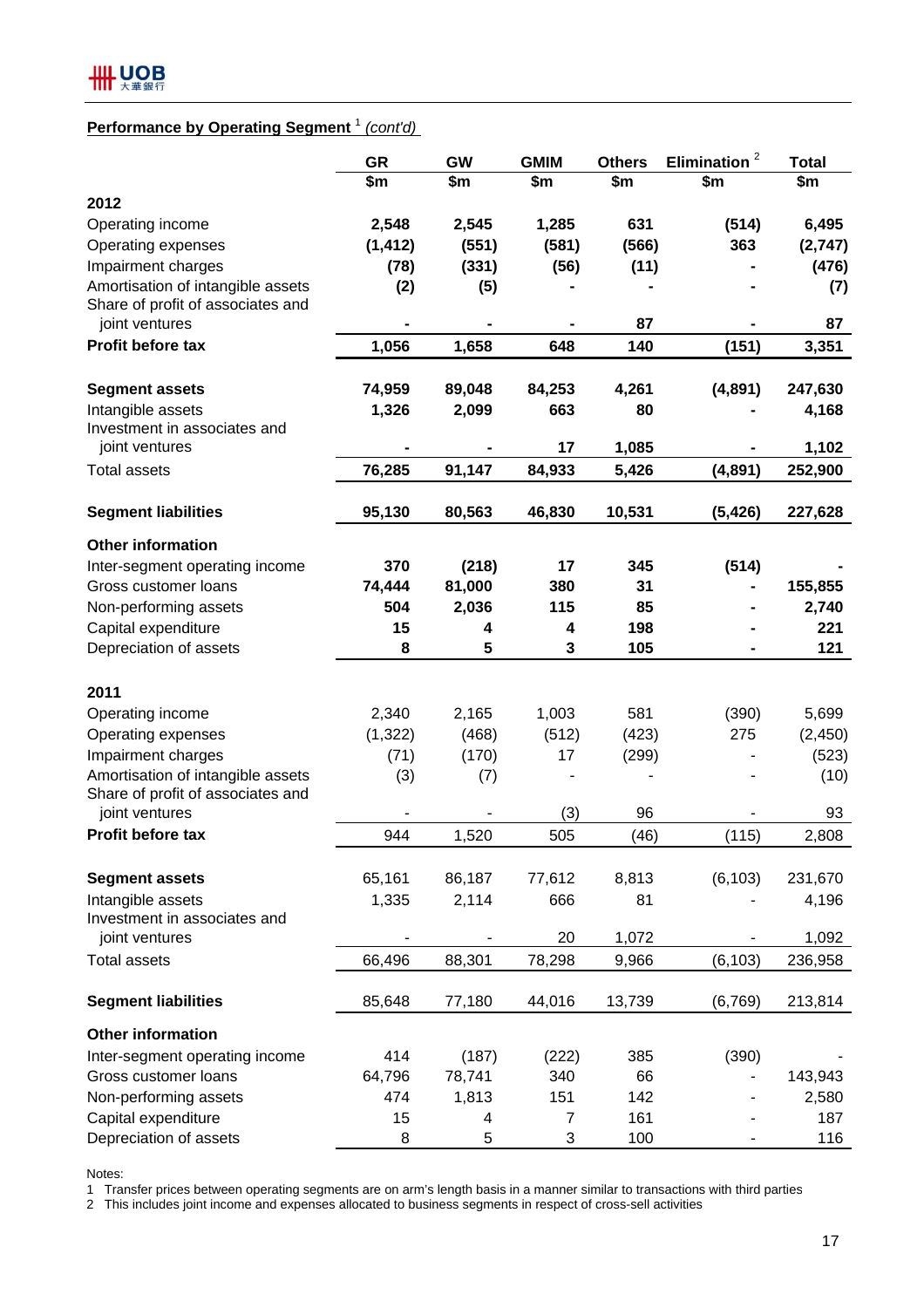# **Performance by Geographical Segment** <sup>1</sup>

|                               | 2012  | 2011  | 4Q12  | 3Q12  | 4Q11  |
|-------------------------------|-------|-------|-------|-------|-------|
|                               | \$m   | \$m\$ | \$m   | \$m\$ | \$m   |
| <b>Total operating income</b> |       |       |       |       |       |
| Singapore                     | 3,790 | 3,339 | 910   | 988   | 809   |
| Malaysia                      | 915   | 797   | 244   | 224   | 217   |
| Thailand                      | 530   | 431   | 138   | 135   | 120   |
| Indonesia                     | 454   | 430   | 96    | 118   | 111   |
| <b>Greater China</b>          | 414   | 323   | 110   | 100   | 102   |
| <b>Others</b>                 | 392   | 379   | 94    | 98    | 119   |
| Total                         | 6,495 | 5,699 | 1,592 | 1,664 | 1,478 |
| Profit before tax             |       |       |       |       |       |
| Singapore                     | 2,256 | 1,840 | 598   | 567   | 400   |
| Malaysia                      | 557   | 450   | 134   | 153   | 127   |
| Thailand                      | 118   | 50    | 25    | 40    | (8)   |
| Indonesia                     | 184   | 151   | 34    | 52    | 40    |
| <b>Greater China</b>          | 222   | 147   | 57    | 52    | 45    |
| <b>Others</b>                 | 21    | 180   | (108) | 16    | 24    |
|                               | 3,358 | 2,818 | 741   | 879   | 628   |
| Intangible assets amortised   | (7)   | (10)  |       | (2)   | (3)   |
| Total                         | 3,351 | 2,808 | 741   | 877   | 625   |

Total operating income for the Group rose 14.0% to an all-time high of \$6.50 billion in 2012. The increase was broad based across territories. The growth in regional countries was 16.8%, which outpaced Singapore's growth of 13.5%. The Group's pre-tax profit also reached a record high of \$3.36 billion, with Singapore growing 22.6% year-on-year while the regional countries grew 35.5%.

|                      | <b>Dec-12</b> | Sep-12       | Dec-11  |  |
|----------------------|---------------|--------------|---------|--|
|                      | \$m\$         | $\mathsf{m}$ | \$m\$   |  |
| <b>Total assets</b>  |               |              |         |  |
| Singapore            | 157,593       | 149,703      | 144,739 |  |
| Malaysia             | 33,091        | 33,390       | 29,308  |  |
| Thailand             | 14,135        | 13,190       | 11,996  |  |
| Indonesia            | 7,156         | 7,254        | 7,767   |  |
| <b>Greater China</b> | 19,569        | 18,043       | 19,133  |  |
| <b>Others</b>        | 17,188        | 17,740       | 19,819  |  |
|                      | 248,732       | 239,319      | 232,762 |  |
| Intangible assets    | 4,168         | 4,172        | 4,196   |  |
| Total                | 252,900       | 243,490      | 236,958 |  |

Note:

1 Based on the location where the transactions and assets are booked which approximates that based on the location of the customers and assets. Information is stated after elimination of inter-segment transactions.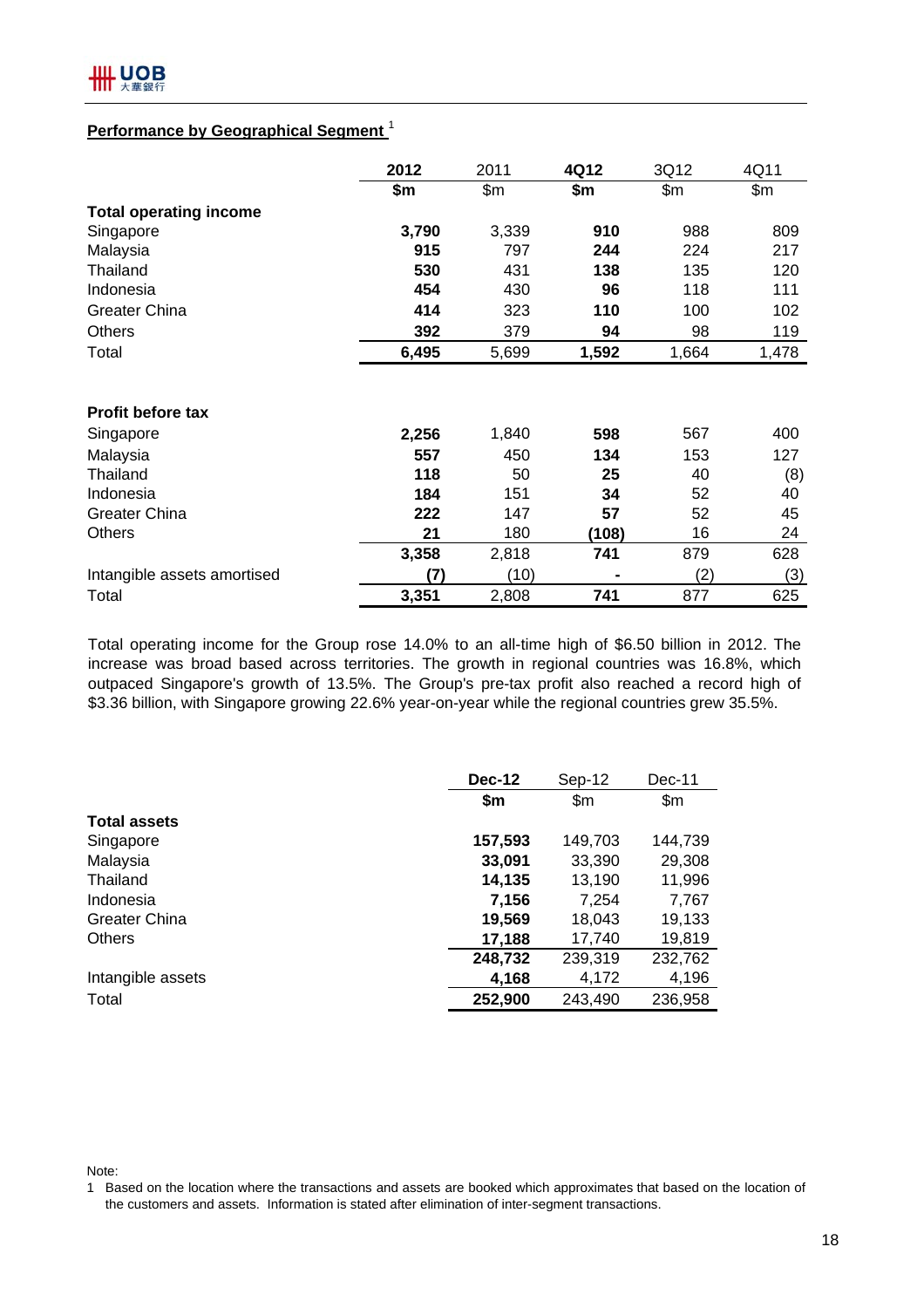## **Capital Adequacy Ratios**

|                                         | <b>Dec-12</b> | Sep-12   | Dec-11        |
|-----------------------------------------|---------------|----------|---------------|
|                                         | \$m           | \$m      | $\mathsf{Sm}$ |
| <b>Tier 1 capital</b>                   |               |          |               |
| Share capital                           | 3,123         | 3,104    | 3,104         |
| Preference shares                       | 2,149         | 2,149    | 2,149         |
| Disclosed reserves/others               | 19,046        | 18,357   | 17,511        |
| Deductions from Tier 1 capital          | (4,738)       | (4, 713) | (4,750)       |
| <b>Eligible Tier 1 capital</b>          | 19,580        | 18,897   | 18,014        |
| <b>Tier 2 capital</b>                   |               |          |               |
| Cumulative collective impairment/others | 1,022         | 1,070    | 950           |
| Subordinated notes                      | 5,213         | 4,612    | 3,794         |
| Deductions from Tier 2 capital          | (369)         | (374)    | (421)         |
| <b>Eligible total capital</b>           | 25,446        | 24,205   | 22,337        |
| Risk-weighted assets ("RWA")            | 133,103       | 132,480  | 133,578       |
| Capital adequacy ratios ("CAR")         |               |          |               |
| Core Tier 1                             | 13.1%         | 12.6%    | 11.9%         |
| Tier 1                                  | 14.7%         | 14.3%    | 13.5%         |
| Total                                   | 19.1%         | 18.3%    | 16.7%         |

The Group remained well capitalised with Tier 1 and total CAR of 14.7% and 19.1% well above the regulatory minimum requirements of 6% and 10% respectively.

The improvement in CAR against the previous quarter was contributed by higher retained earnings and issuance of the US\$500 million subordinated debts in the quarter, partially offset by higher riskweighted assets in line with loans growth.

Compared to 31 December 2011, the higher CAR were largely due to higher retained earnings and issuance of subordinated debts, coupled with lower risk-weighted assets due to improved credit quality.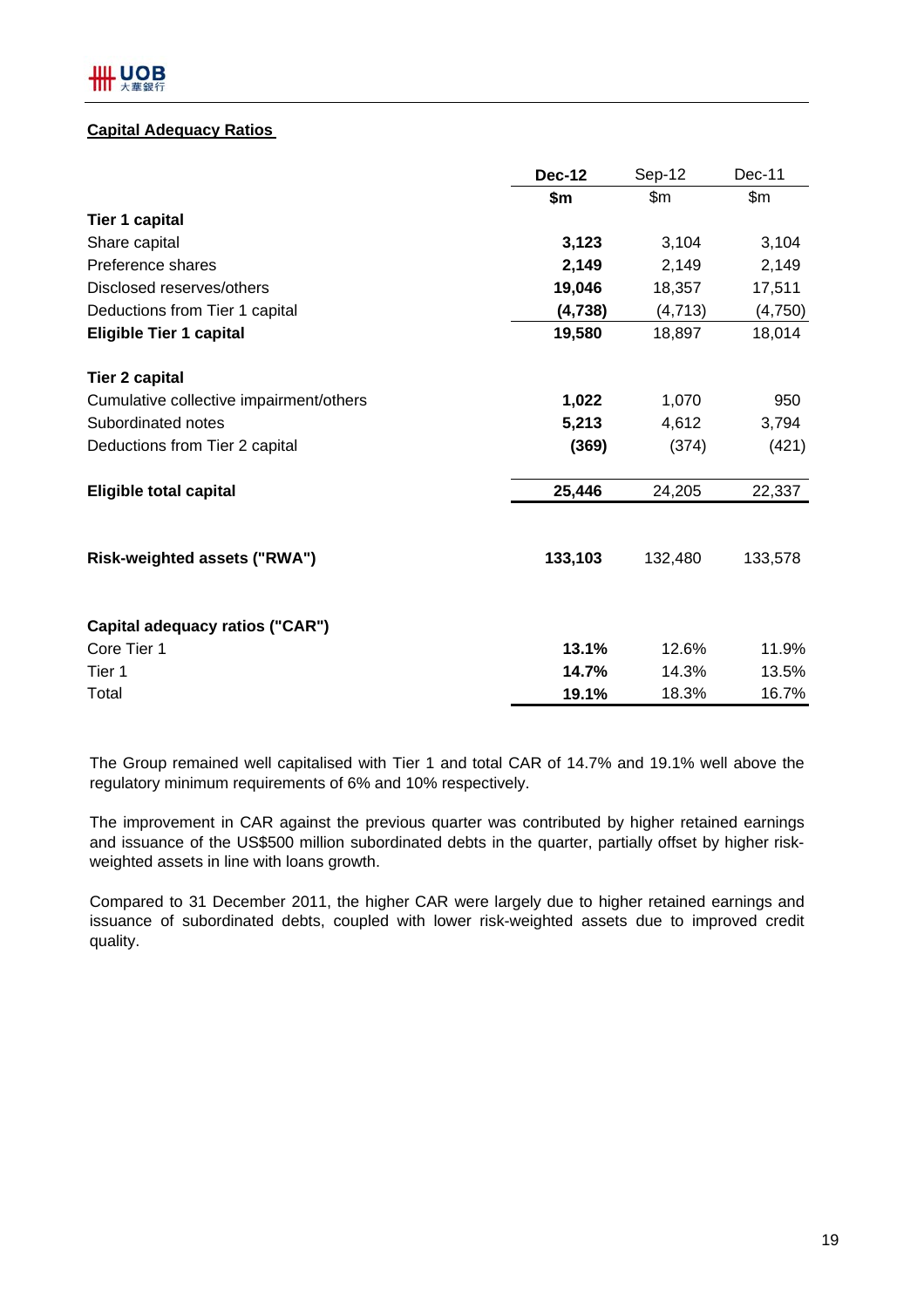# **Consolidated Income Statement (Audited)**

|                                                                           | 2012                    | 2011  | $+$ /(-) | $4Q12$ <sup>1</sup> | $3Q12^1$       | $+$ /(-)  | $4Q11$ <sup>1</sup> | $+$ /(-)  |
|---------------------------------------------------------------------------|-------------------------|-------|----------|---------------------|----------------|-----------|---------------------|-----------|
|                                                                           | \$m                     | \$m\$ | $\%$     | \$m                 | \$m\$          | $\%$      | \$m\$               | $\%$      |
| Interest income                                                           | 6,202                   | 5,641 | 9.9      | 1,551               | 1,552          |           | 1,521               | 2.0       |
| Less: Interest expense                                                    | 2,285                   | 1,963 | 16.4     | 585                 | 581            | 0.7       | 543                 | 7.7       |
| Net interest income                                                       | 3,917                   | 3,678 | 6.5      | 967                 | 971            | (0.5)     | 978                 | (1.2)     |
| Fee and commission income                                                 | 1,508                   | 1,318 | 14.4     | 388                 | 372            | 4.1       | 327                 | 18.7      |
| Dividend income                                                           | 135                     | 75    | 79.2     | 3                   | 89             | (96.1)    | 5                   | (35.2)    |
| Rental income                                                             | 110                     | 112   | (2.2)    | 28                  | 27             | 2.5       | 29                  | (1.4)     |
| Other operating income                                                    | 825                     | 515   | 60.2     | 207                 | 205            | 1.1       | 139                 | 48.2      |
| <b>Non-interest income</b>                                                | 2,578                   | 2,021 | 27.6     | 626                 | 693            | (9.7)     | 500                 | 25.2      |
| <b>Total operating income</b>                                             | 6,495                   | 5,699 | 14.0     | 1,592               | 1,664          | (4.3)     | 1,478               | 7.7       |
| Less: Staff costs                                                         | 1,597                   | 1,403 | 13.8     | 428                 | 406            | 5.5       | 350                 | 22.4      |
| Other operating expenses                                                  | 1,151                   | 1,047 | 9.9      | 290                 | 281            | 3.2       | 275                 | 5.6       |
| <b>Total operating expenses</b>                                           | 2,747                   | 2,450 | 12.1     | 719                 | 687            | 4.6       | 625                 | 15.0      |
| <b>Operating profit before charges</b>                                    | 3,748                   | 3,248 | 15.4     | 874                 | 976            | (10.5)    | 853                 | 2.4       |
| Less: Amortisation/impairment charges                                     |                         |       |          |                     |                |           |                     |           |
| Intangible assets                                                         | $\overline{\mathbf{7}}$ | 10    | (29.5)   |                     | $\overline{2}$ | <b>NM</b> | 3                   | <b>NM</b> |
| Loans and other assets                                                    | 476                     | 523   | (9.0)    | 150                 | 119            | 26.2      | 225                 | (33.7)    |
| <b>Operating profit after charges</b>                                     | 3,264                   | 2,715 | 20.2     | 724                 | 856            | (15.4)    | 625                 | 15.9      |
| Share of profit of associates                                             |                         |       |          |                     |                |           |                     |           |
| and joint ventures                                                        | 87                      | 93    | (6.2)    | 17                  | 21             | (21.7)    | 0                   | >100.0    |
| Profit before tax                                                         | 3,351                   | 2,808 | 19.3     | 741                 | 877            | (15.5)    | 625                 | 18.5      |
| Less: Tax                                                                 | 531                     | 467   | 13.6     | 41                  | 166            | (75.2)    | 66                  | (37.2)    |
| Profit for the financial period                                           | 2,821                   | 2,341 | 20.5     | 700                 | 710            | (1.5)     | 559                 | 25.0      |
| Attributable to:                                                          |                         |       |          |                     |                |           |                     |           |
| <b>Equity holders of the Bank</b>                                         | 2,803                   | 2,327 | 20.5     | 696                 | 707            | (1.5)     | 558                 | 24.7      |
| Non-controlling interests                                                 | 17                      | 14    | 27.3     | 4                   | 4              | (1.9)     | 2                   | >100.0    |
|                                                                           | 2,821                   | 2,341 | 20.5     | 700                 | 710            | (1.5)     | 559                 | 25.0      |
|                                                                           |                         |       |          |                     |                |           |                     |           |
| <b>Total operating income</b>                                             |                         |       |          |                     |                |           |                     |           |
| First half                                                                | 3,239                   | 2,860 | 13.2     |                     |                |           |                     |           |
| Second half                                                               | 3,256                   | 2,839 | 14.7     |                     |                |           |                     |           |
| Profit for the financial year attributed<br>to equity holders of the Bank |                         |       |          |                     |                |           |                     |           |
| <b>First half</b>                                                         | 1,401                   | 1,248 | 12.3     |                     |                |           |                     |           |
| Second half                                                               | 1,402                   | 1,079 | 29.9     |                     |                |           |                     |           |

Note: 1 Unaudited.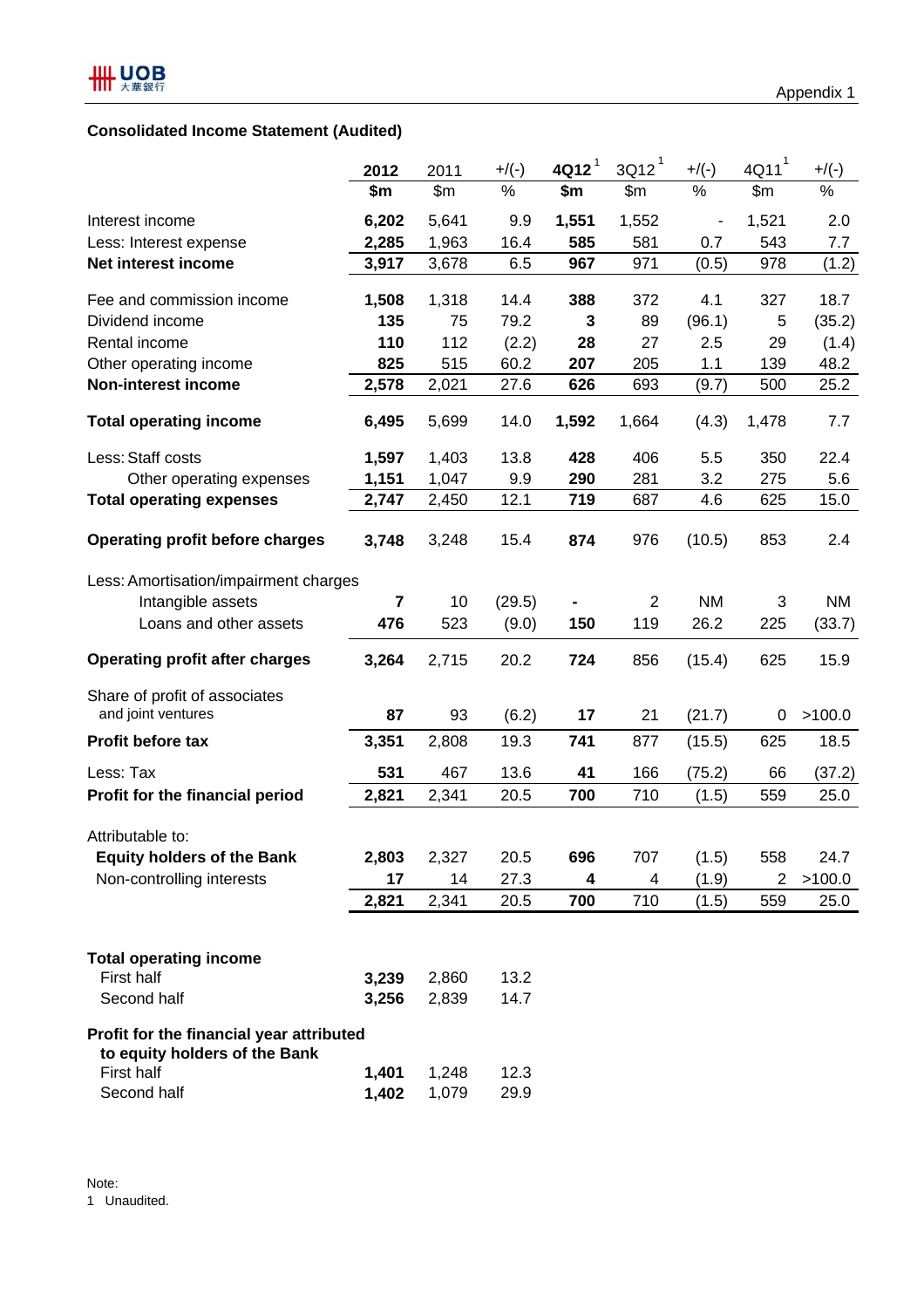# **Consolidated Statement of Comprehensive Income (Audited)**

|                                                                          | 2012  | 2011  | $+$ /(-)            | 4Q12 | 1<br>3Q12 | $+$ /(-)    | $4Q11$ <sup>1</sup> | $+$ /(-)     |
|--------------------------------------------------------------------------|-------|-------|---------------------|------|-----------|-------------|---------------------|--------------|
|                                                                          | \$m   | \$m\$ | %                   | \$m  | \$m\$     | %           | \$m                 | %            |
| Profit for the financial period                                          | 2,821 | 2,341 | 20.5                | 700  | 710       | (1.5)       | 559                 | 25.0         |
| Currency translation adjustments<br>Change in available-for-sale reserve | (329) |       | $(36)$ ( $>100.0$ ) | (22) | (109)     | 79.9        | (19)                | (12.8)       |
| Change in fair value<br>Transfer to income statement                     | 1,014 |       | (211) > 100.0       | 207  | 302       | (31.4)      | 65                  | >100.0       |
| on disposal/impairment<br>Tax relating to available-for-sale             | (301) |       | $60$ ( $>100.0$ )   | (19) | (52)      | 64.0        |                     | 133 (>100.0) |
| reserve                                                                  | (67)  |       | $36$ ( $>100.0$ )   | (17) | (28)      | 39.5        | (34)                | 50.7         |
| Change in share of other comprehensive<br>income of associates and joint |       |       |                     |      |           |             |                     |              |
| ventures                                                                 | 32    |       | (72) > 100.0        | (1)  |           | 14 (>100.0) | (8)                 | 87.2         |
| Other comprehensive income for<br>the financial period, net of tax       | 350   |       | (223) > 100.0       | 148  | 126       | 17.2        | 137                 | 8.3          |
| Total comprehensive income for<br>the financial period, net of tax       | 3,170 | 2,118 | 49.7                | 848  | 837       | 1.3         | 696                 | 21.8         |
| Attributable to:                                                         |       |       |                     |      |           |             |                     |              |
| <b>Equity holders of the Bank</b>                                        | 3,148 | 2,112 | 49.1                | 843  | 831       | 1.4         | 693                 | 21.6         |
| Non-controlling interests                                                | 22    | 5     | >100.0              | 5    | 6         | (15.4)      | 3                   | 64.1         |
|                                                                          | 3,170 | 2,118 | 49.7                | 848  | 837       | 1.3         | 696                 | 21.8         |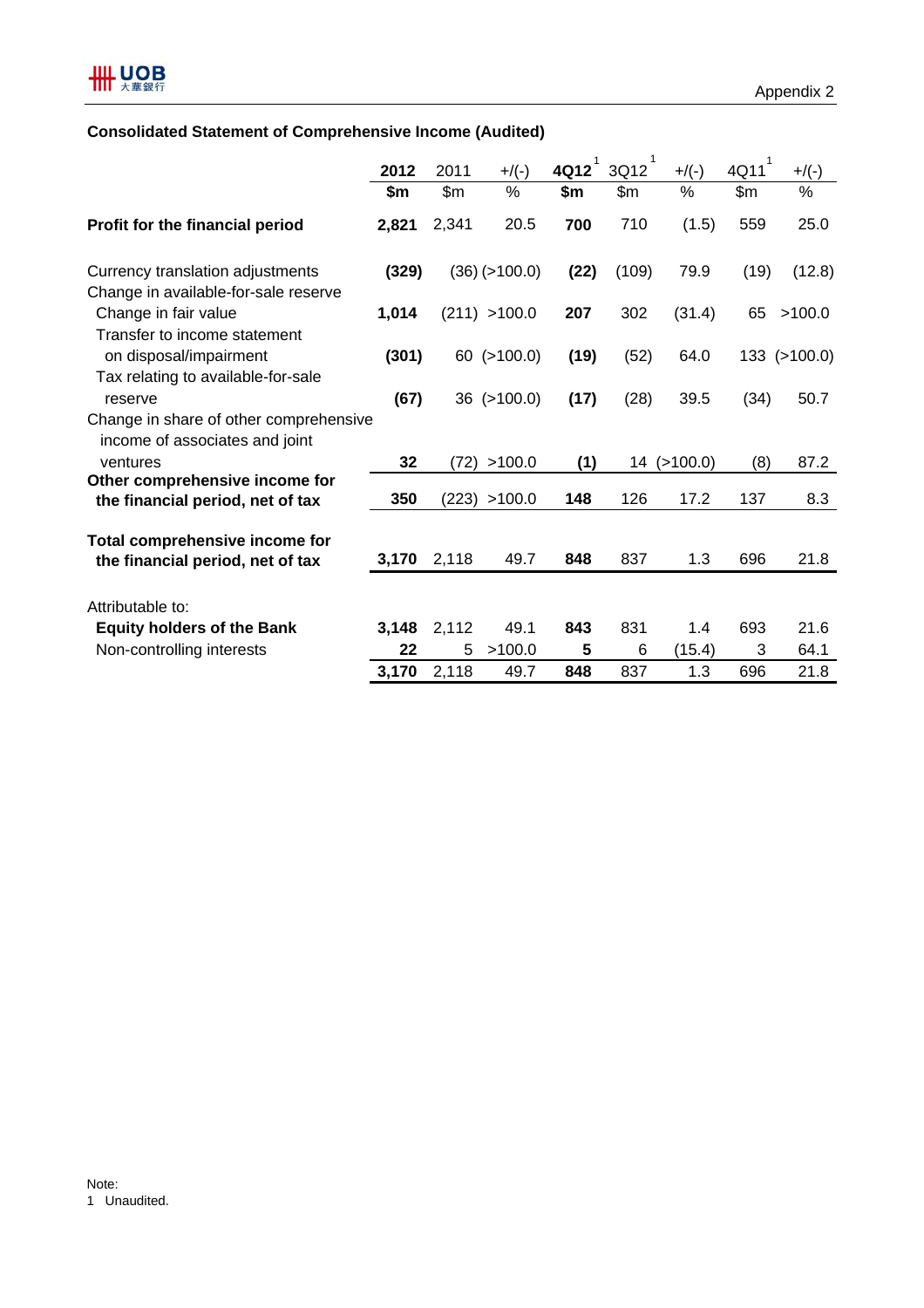# **Consolidated Balance Sheet (Audited)**

|                                                    | <b>Dec-12</b> | Sep-12 $1$ | Dec-11  |
|----------------------------------------------------|---------------|------------|---------|
|                                                    | \$m           | \$m        | \$m     |
| <b>Equity</b>                                      |               |            |         |
| Share capital                                      | 5,272         | 5,253      | 5,253   |
| Retained earnings                                  | 10,222        | 9,568      | 8,499   |
| Other reserves                                     | 9,586         | 9,424      | 9,215   |
| Equity attributable to equity holders of the Bank  | 25,080        | 24,246     | 22,967  |
| Non-controlling interests                          | 192           | 188        | 177     |
| Total                                              | 25,272        | 24,434     | 23,144  |
|                                                    |               |            |         |
| <b>Liabilities</b>                                 |               |            |         |
| Deposits and balances of banks                     | 21,538        | 20,527     | 19,750  |
| Deposits and balances of non-bank customers        | 182,029       | 173,823    | 169,460 |
| Bills and drafts payable                           | 1,572         | 1,927      | 1,730   |
| <b>Other liabilities</b>                           | 9,689         | 10,150     | 11,087  |
| Debts issued                                       | 12,800        | 12,630     | 11,786  |
| Total                                              | 227,628       | 219,057    | 213,814 |
| <b>Total equity and liabilities</b>                | 252,900       | 243,490    | 236,958 |
|                                                    |               |            |         |
| Assets <sup>2</sup>                                |               |            |         |
| Cash, balances and placements with central banks   | 33,056        | 29,196     | 26,786  |
| Singapore Government treasury bills and securities | 11,999        | 9,842      | 9,710   |
| Other government treasury bills and securities     | 10,681        | 9,620      | 8,253   |
| <b>Trading securities</b>                          | 260           | 285        | 271     |
| Placements and balances with banks                 | 15,991        | 16,411     | 18,770  |
| Loans to non-bank customers                        | 152,930       | 149,528    | 141,191 |
| Investment securities                              | 11,129        | 11,199     | 14,354  |
| Other assets                                       | 9,334         | 9,896      | 10,157  |
| Investment in associates and joint ventures        | 1,102         | 1,095      | 1,092   |
| Investment properties                              | 1,016         | 976        | 1,126   |
| <b>Fixed assets</b>                                | 1,234         | 1,271      | 1,050   |
| Intangible assets                                  | 4,168         | 4,172      | 4,196   |
| Total                                              | 252,900       | 243,490    | 236,958 |
|                                                    |               |            |         |
| <b>Off-balance sheet items</b>                     |               |            |         |
| Contingent liabilities                             | 18,437        | 16,662     | 15,821  |
| <b>Financial derivatives</b>                       | 349,452       | 352,343    | 351,224 |
| Commitments                                        | 60,911        | 59,125     | 54,022  |
|                                                    |               |            |         |
| Net asset value per ordinary share (\$)            | 14.56         | 14.04      | 13.23   |

Notes:

1 Unaudited.

2 Assets pledged under repurchase agreements are included in the respective asset items.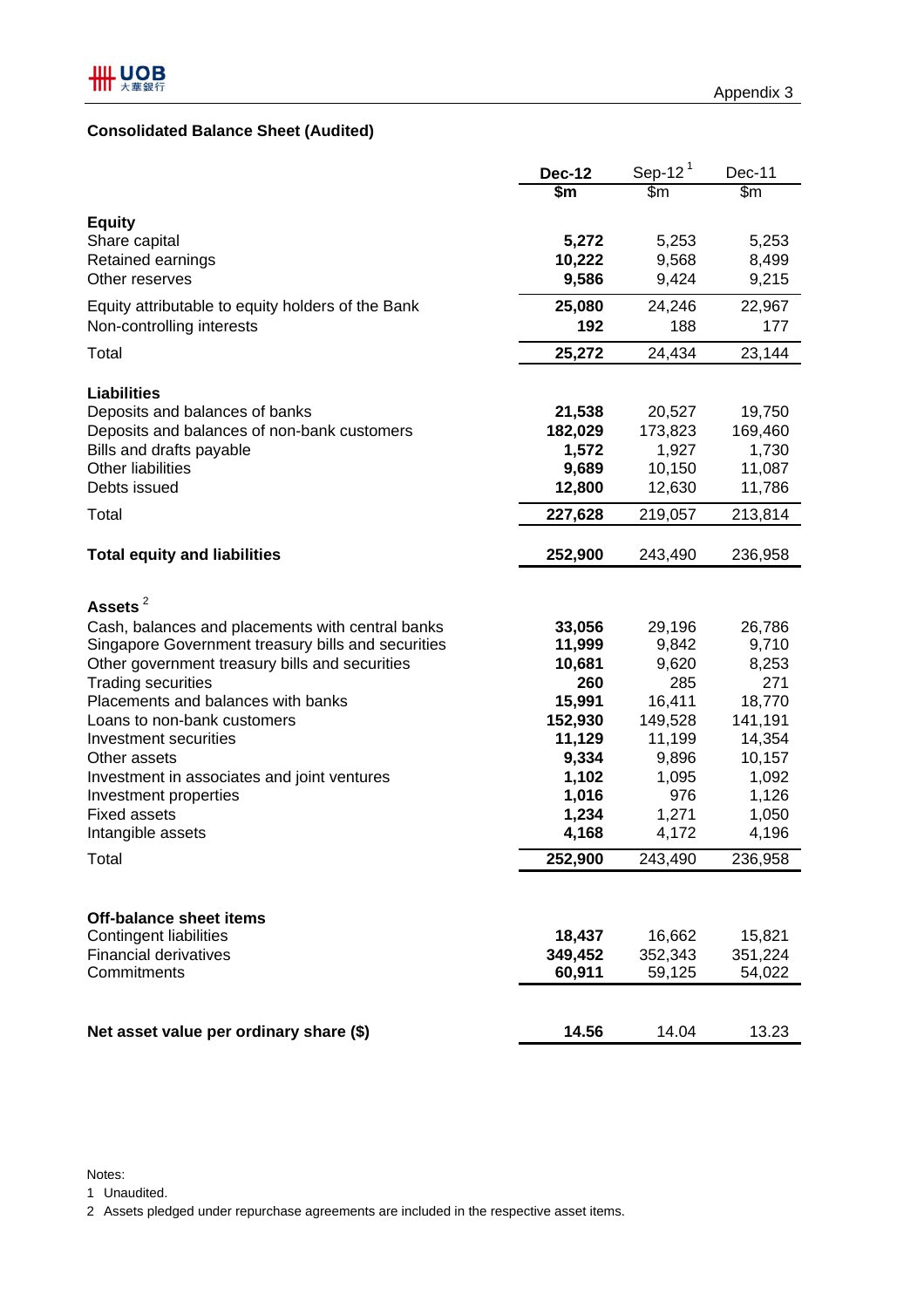# **Consolidated Statement of Changes in Equity (Audited)**

|                                                                                       |                         |                             | Attributable to equity holders of the Bank |                |                                  |                        |
|---------------------------------------------------------------------------------------|-------------------------|-----------------------------|--------------------------------------------|----------------|----------------------------------|------------------------|
|                                                                                       | <b>Share</b><br>capital | <b>Retained</b><br>earnings | <b>Other</b><br>reserves                   | <b>Total</b>   | Non-<br>controlling<br>interests | <b>Total</b><br>equity |
|                                                                                       | \$m                     | \$m                         | \$m                                        | \$m            | \$m                              | \$m                    |
| Balance at 1 January 2012                                                             | 5,253                   | 8,499                       | 9,215                                      | 22,967         | 177                              | 23,144                 |
| Profit for the financial year<br>Other comprehensive income<br>for the financial year |                         | 2,803                       | 345                                        | 2,803<br>345   | 17<br>4                          | 2,821<br>350           |
| Total comprehensive income<br>for the financial year                                  |                         | 2,803                       | 345                                        | 3,148          | 22                               | 3,170                  |
| <b>Transfers</b>                                                                      |                         | (33)                        | 33                                         |                |                                  |                        |
| <b>Dividends</b>                                                                      |                         | (1,047)                     |                                            | (1,047)        | (6)                              | (1,053)                |
| Share buyback - held in treasury                                                      | (11)                    |                             |                                            | (11)           |                                  | (11)                   |
| Share-based compensation                                                              |                         |                             | 22                                         | 22             |                                  | 22                     |
| Issue of treasury shares under<br>share-based compensation plans                      | 29                      |                             | (29)                                       |                |                                  |                        |
| Balance at 31 December 2012                                                           | 5,272                   | 10,222                      | 9,586                                      | 25,080         | 192                              | 25,272                 |
| Balance at 1 January 2011                                                             | 4,685                   | 7,687                       | 9,101                                      | 21,473         | 180                              | 21,654                 |
|                                                                                       |                         |                             |                                            |                |                                  |                        |
| Profit for the financial year<br>Other comprehensive income<br>for the financial year |                         | 2,327                       | (215)                                      | 2,327<br>(215) | 14<br>(8)                        | 2,341<br>(223)         |
| Total comprehensive income                                                            |                         |                             |                                            |                |                                  |                        |
| for the financial year                                                                |                         | 2,327                       | (215)                                      | 2,112          | 5                                | 2,118                  |
| <b>Transfers</b>                                                                      |                         | (326)                       | 326                                        |                |                                  |                        |
| Change in non-controlling interests                                                   |                         |                             | $\pmb{0}$                                  | 0              | (1)                              | (1)                    |
| <b>Dividends</b>                                                                      |                         | (1, 189)                    |                                            | (1, 189)       | (7)                              | (1, 196)               |
| Share buyback - held in treasury<br>Issue of shares under scrip                       | (9)                     |                             |                                            | (9)            |                                  | (9)                    |
| dividend scheme                                                                       | 547                     |                             |                                            | 547            |                                  | 547                    |
| Share-based compensation                                                              |                         |                             | 32                                         | 32             |                                  | 32                     |
| Increase in statutory reserves                                                        |                         |                             | 1                                          | 1              |                                  | 1                      |
| Issue of treasury shares under<br>share-based compensation plans                      | 30                      |                             | (30)                                       |                |                                  |                        |
| Balance at 31 December 2011                                                           | 5,253                   | 8,499                       | 9,215                                      | 22,967         | 177                              | 23,144                 |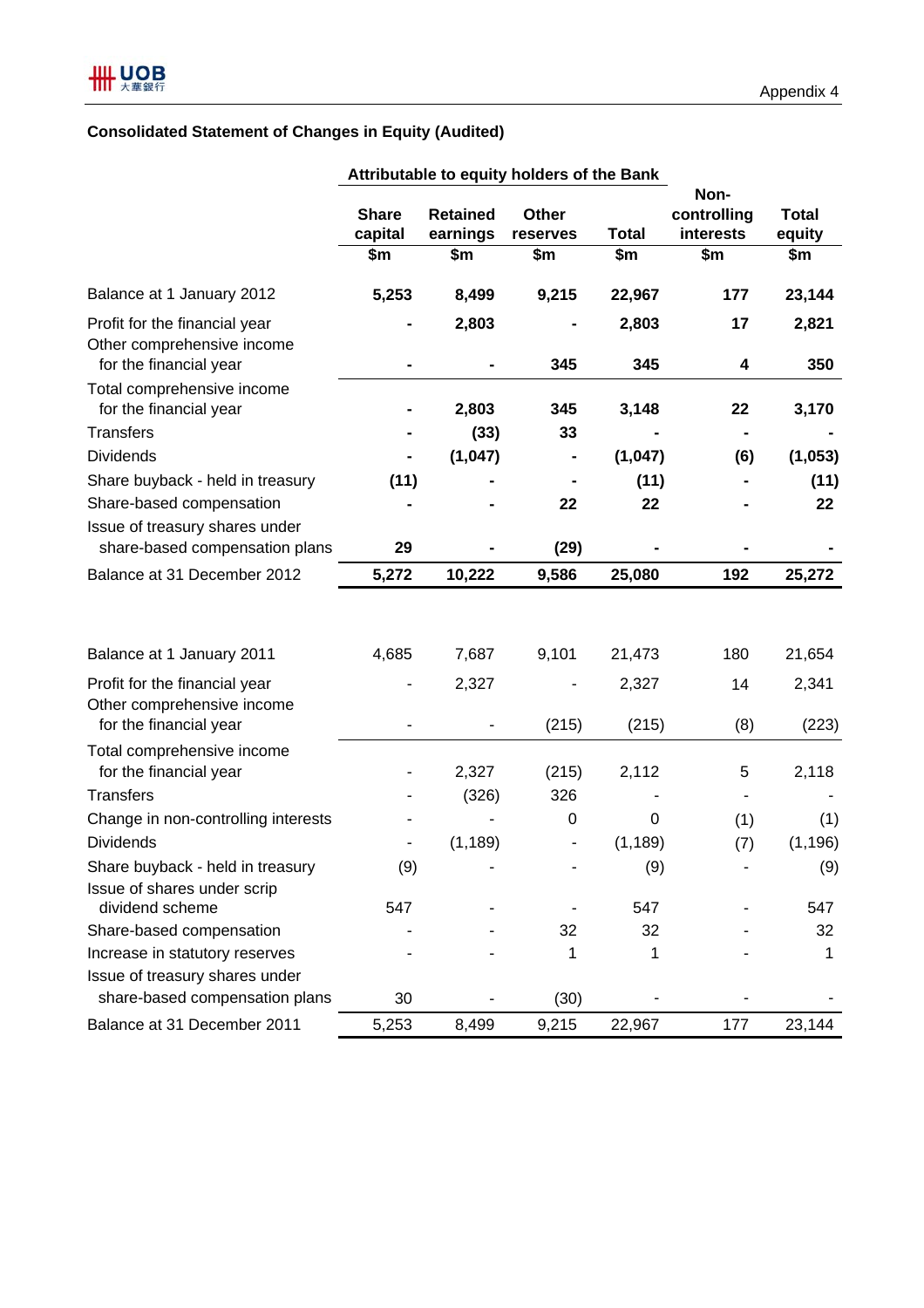# **Consolidated Statement of Changes in Equity (Unaudited)**

| Non-<br><b>Retained</b><br><b>Share</b><br><b>Other</b><br>controlling<br><b>Total</b><br>capital<br>earnings<br><b>Total</b><br>interests<br>equity<br>reserves<br>$\overline{\text{sm}}$<br>$\overline{\text{sm}}$<br>$\overline{\$m}$<br>$\overline{\$m}$<br>$\overline{\text{sm}}$<br>$\overline{\text{sm}}$<br>5,253<br>9,568<br>9,424<br>24,246<br>188<br>24,434<br>Balance at 1 October 2012<br>696<br>696<br>700<br>Profit for the financial period<br>4<br>Other comprehensive income<br>for the financial period<br>147<br>147<br>1<br>148<br>Total comprehensive income<br>for the financial period<br>5<br>696<br>147<br>843<br>848<br><b>Transfers</b><br>(33)<br>33<br><b>Dividends</b><br>(9)<br>(9)<br>(1)<br>(10)<br>$\blacksquare$<br>Share-based compensation<br>(0)<br>(0)<br>(0)<br>Issue of treasury shares under<br>share-based compensation plans<br>19<br>(19)<br>5,272<br>10,222<br>9,586<br>25,080<br>192<br>25,272<br>Balance at 31 December 2012<br>8,276<br>5,233<br>8,777<br>22,286<br>174<br>Balance at 1 October 2011<br>22,460<br>Profit for the financial period<br>558<br>$\overline{2}$<br>558<br>559<br>Other comprehensive income<br>for the financial period<br>136<br>136<br>1<br>137<br>Total comprehensive income<br>for the financial period<br>136<br>693<br>558<br>3<br>696<br><b>Transfers</b><br>326<br>(326)<br><b>Dividends</b><br>(9)<br>(9)<br>(0)<br>(10)<br>Share buyback - held in treasury<br>(9)<br>(9)<br>(9)<br>Share-based compensation<br>6<br>6<br>6<br>Issue of treasury shares under<br>29<br>(29)<br>share-based compensation plans<br>Balance at 31 December 2011<br>5,253<br>22,967<br>177<br>23,144<br>8,499<br>9,215 | Attributable to equity holders of the Bank |  |  |  |  |  |  |
|-------------------------------------------------------------------------------------------------------------------------------------------------------------------------------------------------------------------------------------------------------------------------------------------------------------------------------------------------------------------------------------------------------------------------------------------------------------------------------------------------------------------------------------------------------------------------------------------------------------------------------------------------------------------------------------------------------------------------------------------------------------------------------------------------------------------------------------------------------------------------------------------------------------------------------------------------------------------------------------------------------------------------------------------------------------------------------------------------------------------------------------------------------------------------------------------------------------------------------------------------------------------------------------------------------------------------------------------------------------------------------------------------------------------------------------------------------------------------------------------------------------------------------------------------------------------------------------------------------------------------------------------------------------------------------------------|--------------------------------------------|--|--|--|--|--|--|
|                                                                                                                                                                                                                                                                                                                                                                                                                                                                                                                                                                                                                                                                                                                                                                                                                                                                                                                                                                                                                                                                                                                                                                                                                                                                                                                                                                                                                                                                                                                                                                                                                                                                                           |                                            |  |  |  |  |  |  |
|                                                                                                                                                                                                                                                                                                                                                                                                                                                                                                                                                                                                                                                                                                                                                                                                                                                                                                                                                                                                                                                                                                                                                                                                                                                                                                                                                                                                                                                                                                                                                                                                                                                                                           |                                            |  |  |  |  |  |  |
|                                                                                                                                                                                                                                                                                                                                                                                                                                                                                                                                                                                                                                                                                                                                                                                                                                                                                                                                                                                                                                                                                                                                                                                                                                                                                                                                                                                                                                                                                                                                                                                                                                                                                           |                                            |  |  |  |  |  |  |
|                                                                                                                                                                                                                                                                                                                                                                                                                                                                                                                                                                                                                                                                                                                                                                                                                                                                                                                                                                                                                                                                                                                                                                                                                                                                                                                                                                                                                                                                                                                                                                                                                                                                                           |                                            |  |  |  |  |  |  |
|                                                                                                                                                                                                                                                                                                                                                                                                                                                                                                                                                                                                                                                                                                                                                                                                                                                                                                                                                                                                                                                                                                                                                                                                                                                                                                                                                                                                                                                                                                                                                                                                                                                                                           |                                            |  |  |  |  |  |  |
|                                                                                                                                                                                                                                                                                                                                                                                                                                                                                                                                                                                                                                                                                                                                                                                                                                                                                                                                                                                                                                                                                                                                                                                                                                                                                                                                                                                                                                                                                                                                                                                                                                                                                           |                                            |  |  |  |  |  |  |
|                                                                                                                                                                                                                                                                                                                                                                                                                                                                                                                                                                                                                                                                                                                                                                                                                                                                                                                                                                                                                                                                                                                                                                                                                                                                                                                                                                                                                                                                                                                                                                                                                                                                                           |                                            |  |  |  |  |  |  |
|                                                                                                                                                                                                                                                                                                                                                                                                                                                                                                                                                                                                                                                                                                                                                                                                                                                                                                                                                                                                                                                                                                                                                                                                                                                                                                                                                                                                                                                                                                                                                                                                                                                                                           |                                            |  |  |  |  |  |  |
|                                                                                                                                                                                                                                                                                                                                                                                                                                                                                                                                                                                                                                                                                                                                                                                                                                                                                                                                                                                                                                                                                                                                                                                                                                                                                                                                                                                                                                                                                                                                                                                                                                                                                           |                                            |  |  |  |  |  |  |
|                                                                                                                                                                                                                                                                                                                                                                                                                                                                                                                                                                                                                                                                                                                                                                                                                                                                                                                                                                                                                                                                                                                                                                                                                                                                                                                                                                                                                                                                                                                                                                                                                                                                                           |                                            |  |  |  |  |  |  |
|                                                                                                                                                                                                                                                                                                                                                                                                                                                                                                                                                                                                                                                                                                                                                                                                                                                                                                                                                                                                                                                                                                                                                                                                                                                                                                                                                                                                                                                                                                                                                                                                                                                                                           |                                            |  |  |  |  |  |  |
|                                                                                                                                                                                                                                                                                                                                                                                                                                                                                                                                                                                                                                                                                                                                                                                                                                                                                                                                                                                                                                                                                                                                                                                                                                                                                                                                                                                                                                                                                                                                                                                                                                                                                           |                                            |  |  |  |  |  |  |
|                                                                                                                                                                                                                                                                                                                                                                                                                                                                                                                                                                                                                                                                                                                                                                                                                                                                                                                                                                                                                                                                                                                                                                                                                                                                                                                                                                                                                                                                                                                                                                                                                                                                                           |                                            |  |  |  |  |  |  |
|                                                                                                                                                                                                                                                                                                                                                                                                                                                                                                                                                                                                                                                                                                                                                                                                                                                                                                                                                                                                                                                                                                                                                                                                                                                                                                                                                                                                                                                                                                                                                                                                                                                                                           |                                            |  |  |  |  |  |  |
|                                                                                                                                                                                                                                                                                                                                                                                                                                                                                                                                                                                                                                                                                                                                                                                                                                                                                                                                                                                                                                                                                                                                                                                                                                                                                                                                                                                                                                                                                                                                                                                                                                                                                           |                                            |  |  |  |  |  |  |
|                                                                                                                                                                                                                                                                                                                                                                                                                                                                                                                                                                                                                                                                                                                                                                                                                                                                                                                                                                                                                                                                                                                                                                                                                                                                                                                                                                                                                                                                                                                                                                                                                                                                                           |                                            |  |  |  |  |  |  |
|                                                                                                                                                                                                                                                                                                                                                                                                                                                                                                                                                                                                                                                                                                                                                                                                                                                                                                                                                                                                                                                                                                                                                                                                                                                                                                                                                                                                                                                                                                                                                                                                                                                                                           |                                            |  |  |  |  |  |  |
|                                                                                                                                                                                                                                                                                                                                                                                                                                                                                                                                                                                                                                                                                                                                                                                                                                                                                                                                                                                                                                                                                                                                                                                                                                                                                                                                                                                                                                                                                                                                                                                                                                                                                           |                                            |  |  |  |  |  |  |
|                                                                                                                                                                                                                                                                                                                                                                                                                                                                                                                                                                                                                                                                                                                                                                                                                                                                                                                                                                                                                                                                                                                                                                                                                                                                                                                                                                                                                                                                                                                                                                                                                                                                                           |                                            |  |  |  |  |  |  |
|                                                                                                                                                                                                                                                                                                                                                                                                                                                                                                                                                                                                                                                                                                                                                                                                                                                                                                                                                                                                                                                                                                                                                                                                                                                                                                                                                                                                                                                                                                                                                                                                                                                                                           |                                            |  |  |  |  |  |  |
|                                                                                                                                                                                                                                                                                                                                                                                                                                                                                                                                                                                                                                                                                                                                                                                                                                                                                                                                                                                                                                                                                                                                                                                                                                                                                                                                                                                                                                                                                                                                                                                                                                                                                           |                                            |  |  |  |  |  |  |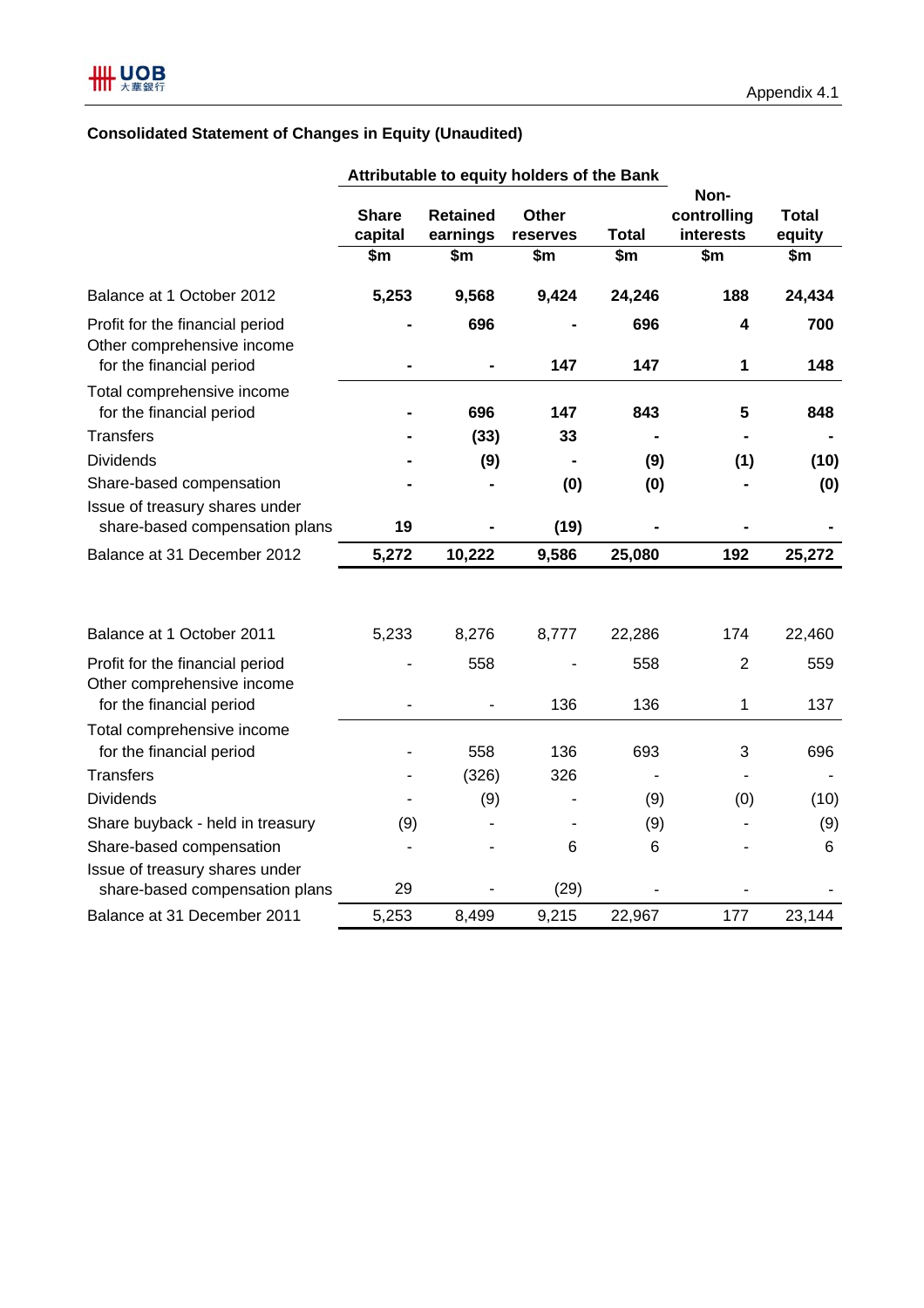# **Consolidated Cash Flow Statement (Audited)**

|                                                                | 2012         | 2011                     | $4$ Q12 <sup>1</sup> | $\mathbf{1}$<br>4Q11 |
|----------------------------------------------------------------|--------------|--------------------------|----------------------|----------------------|
|                                                                | \$m          | $\overline{\mathsf{Sm}}$ | \$m                  | $\overline{\$m}$     |
| Cash flows from operating activities                           |              |                          |                      |                      |
| Operating profit before amortisation and impairment charges    | 3,748        | 3,248                    | 874                  | 853                  |
| Adjustments for:                                               |              |                          |                      |                      |
| Depreciation of assets                                         | 121          | 116                      | 30                   | 30                   |
| Net gain on disposal of assets                                 | (530)        | (255)                    | (84)                 | (12)                 |
| Share-based compensation                                       | 22           | 31                       | 0                    | 6                    |
| Operating profit before working capital changes                | 3,360        | 3,141                    | 820                  | 876                  |
| Increase/(decrease) in working capital                         |              |                          |                      |                      |
| Deposits and balances of banks                                 | 1,788        | (12, 111)                | 1,011                | (4,629)              |
| Deposits and balances of non-bank customers                    | 12,568       | 27,161                   | 8,206                | 11,025               |
| Bills and drafts payable                                       | (158)        | 441                      | (355)                | (60)                 |
| <b>Other liabilities</b>                                       | (1, 326)     | 684                      | (456)                | (1,580)              |
| Restricted balances with central banks                         | (373)        | (791)                    | (369)                | (439)                |
| Government treasury bills and securities                       | (4, 454)     | 6,636                    | (3, 186)             | (1,378)              |
| <b>Trading securities</b>                                      | 44           | (73)                     | 29                   | (33)                 |
| Investment securities                                          | 4,116        | 1,342                    | 263                  | 969                  |
| Placements and balances with banks                             | 2,779        | (5,312)                  | 420                  | (3, 424)             |
| Loans to non-bank customers<br>Other assets                    | (12, 192)    | (29, 149)                | (3,520)              | (3,668)              |
| Cash generated from/(used in) operations                       | 779<br>6,933 | (928)<br>(8,958)         | 613<br>3,476         | 1,421<br>(919)       |
| Income tax paid                                                | (593)        | (601)                    | (128)                | (110)                |
| Net cash provided by/(used in) operating activities            | 6,340        | (9, 559)                 | 3,348                | (1,029)              |
|                                                                |              |                          |                      |                      |
| Cash flows from investing activities                           |              |                          |                      |                      |
| Acquisition of associates and joint ventures                   | (0)          | (15)                     | (0)                  | (0)                  |
| Proceeds from disposal of associates and joint ventures        |              | $\mathbf 0$              |                      | 0                    |
| Acquisition of properties and other fixed assets               | (221)        | (187)                    | (50)                 | (70)                 |
| Proceeds from disposal of properties and other fixed assets    | 60           | 60                       | 41                   | 54                   |
| Dividends received from associates and joint ventures          | 93           | 125                      | 5                    | 6                    |
| Net cash used in investing activities                          | (68)         | (17)                     | (4)                  | (11)                 |
| Cash flows from financing activities                           |              |                          |                      |                      |
| Issuance of subordinated notes                                 | 1,808        | 1,000                    | 608                  |                      |
| Redemption of subordinated notes                               |              | (1,300)                  |                      |                      |
| (Decrease)/increase in other debts                             | (794)        | 5,823                    | (438)                | 935                  |
| Share buyback                                                  | (11)         | (9)                      |                      | (9)                  |
| Change in non-controlling interests                            |              | (1)                      |                      |                      |
| Dividends paid on ordinary shares                              | (944)        | (539)                    |                      |                      |
| Dividends paid on preference shares                            | (103)        | (104)                    |                      |                      |
| Dividends paid to non-controlling interests                    | (6)          | (7)                      | (1)                  | (0)                  |
| Net cash (used in)/provided by financing activities            | (49)         | 4,862                    | 170                  | 926                  |
|                                                                |              |                          |                      |                      |
| Currency translation adjustments                               | (326)        | (33)                     | (22)                 | (19)                 |
| Net increase/(decrease) in cash and cash equivalents           | 5,897        | (4,747)                  | 3,491                | (133)                |
| Cash and cash equivalents at beginning of the financial period | 22,396       | 27,143                   | 24,802               | 22,529               |
| Cash and cash equivalents at end of the financial period       | 28,293       | 22,396                   | 28,293               | 22,396               |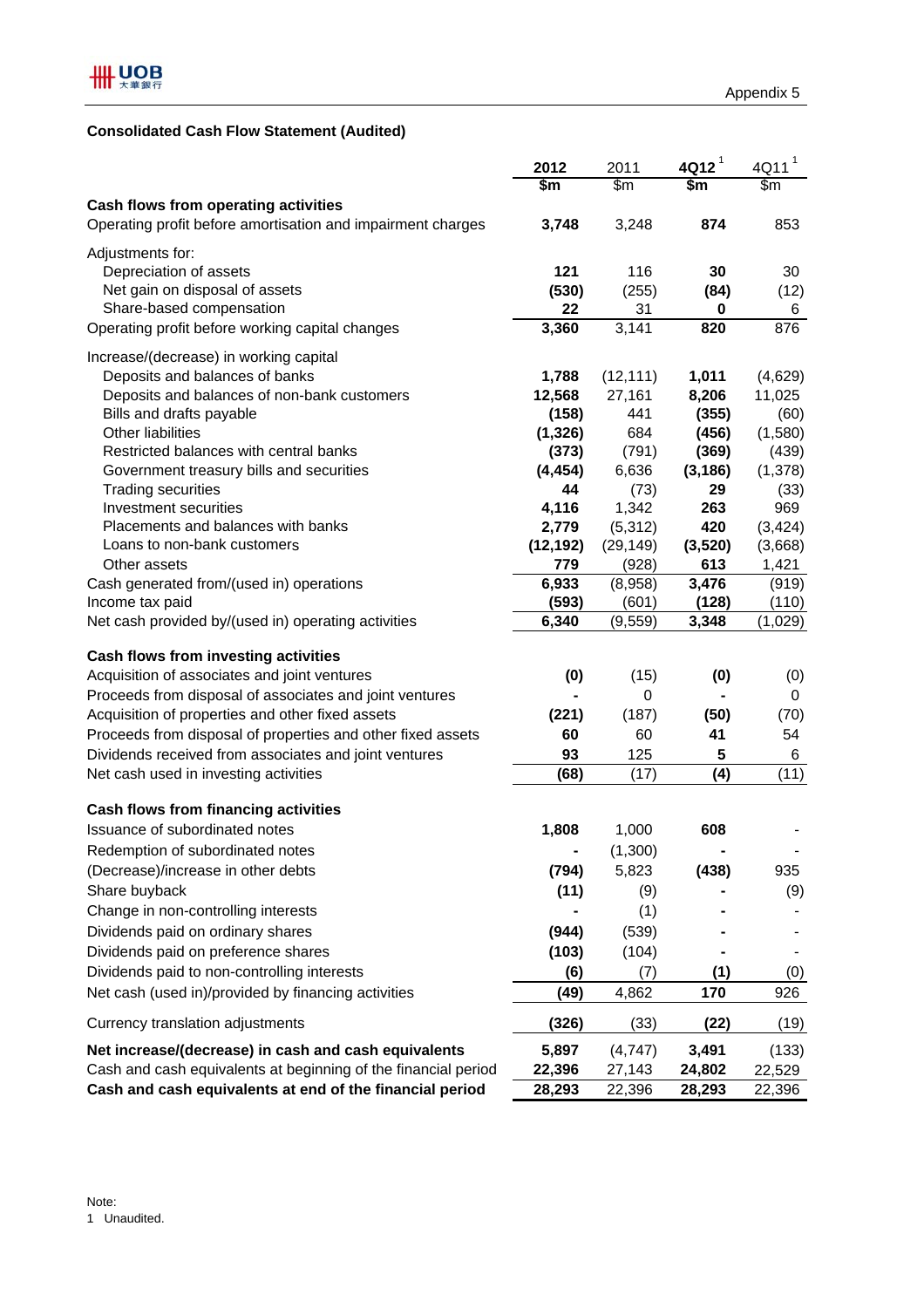# **Balance Sheet of the Bank (Audited)**

|                                                                                      | <b>Dec-12</b>    | Sep-12 $1$       | Dec-11           |
|--------------------------------------------------------------------------------------|------------------|------------------|------------------|
|                                                                                      | \$m              | \$m              | \$m              |
| <b>Equity</b>                                                                        |                  |                  |                  |
| Share capital                                                                        | 4,440            | 4,422            | 4,422            |
| Retained earnings                                                                    | 8,120            | 7,575            | 6,895            |
| Other reserves                                                                       | 9,572            | 9,429            | 8,965            |
| Total                                                                                | 22,133           | 21,426           | 20,282           |
|                                                                                      |                  |                  |                  |
| <b>Liabilities</b>                                                                   |                  |                  |                  |
| Deposits and balances of banks                                                       | 20,314           | 18,631           | 18,427           |
| Deposits and balances of non-bank customers<br>Deposits and balances of subsidiaries | 135,420<br>5,760 | 129,846<br>6,044 | 128,907<br>6,873 |
| Bills and drafts payable                                                             | 348              | 612              | 273              |
| <b>Other liabilities</b>                                                             | 7,129            | 7,676            | 8,639            |
| Debts issued                                                                         | 9,240            | 8,648            | 6,424            |
| Total                                                                                |                  |                  |                  |
|                                                                                      | 178,211          | 171,458          | 169,543          |
| <b>Total equity and liabilities</b>                                                  | 200,344          | 192,884          | 189,825          |
|                                                                                      |                  |                  |                  |
| Assets <sup>2</sup>                                                                  |                  |                  |                  |
| Cash, balances and placements with central banks                                     | 21,033           | 17,720           | 16,278           |
| Singapore Government treasury bills and securities                                   | 11,858           | 9,675            | 9,649            |
| Other government treasury bills and securities                                       | 6,329            | 5,054            | 4,205            |
| <b>Trading securities</b>                                                            | 151              | 158              | 168              |
| Placements and balances with banks                                                   | 13,447           | 13,538           | 15,989           |
| Loans to non-bank customers                                                          | 114,013          | 111,908          | 105,850          |
| Placements with and advances to subsidiaries                                         | 5,263            | 5,873            | 5,693            |
| Investment securities                                                                | 9,798            | 9,912            | 12,803           |
| Other assets                                                                         | 7,892            | 8,491            | 8,656            |
| Investment in associates and joint ventures                                          | 329              | 329              | 369              |
| Investment in subsidiaries                                                           | 4,759            | 4,760            | 4,763            |
| Investment properties                                                                | 1,290            | 1,313            | 1,458            |
| <b>Fixed assets</b>                                                                  | 1,001            | 972              | 761              |
| Intangible assets                                                                    | 3,182            | 3,182            | 3,182            |
| Total                                                                                | 200,344          | 192,884          | 189,825          |
|                                                                                      |                  |                  |                  |
| Off-balance sheet items                                                              |                  |                  |                  |
| <b>Contingent liabilities</b>                                                        | 13,436           | 11,974           | 12,160           |
| <b>Financial derivatives</b>                                                         | 297,789          | 297,771          | 304,180          |
| Commitments                                                                          | 47,464           | 46,399           | 41,174           |
| Net asset value per ordinary share (\$)                                              | 13.22            | 12.78            | 12.04            |

Notes:

1 Unaudited.

2 Assets pledged under repurchase agreements are included in the respective asset items.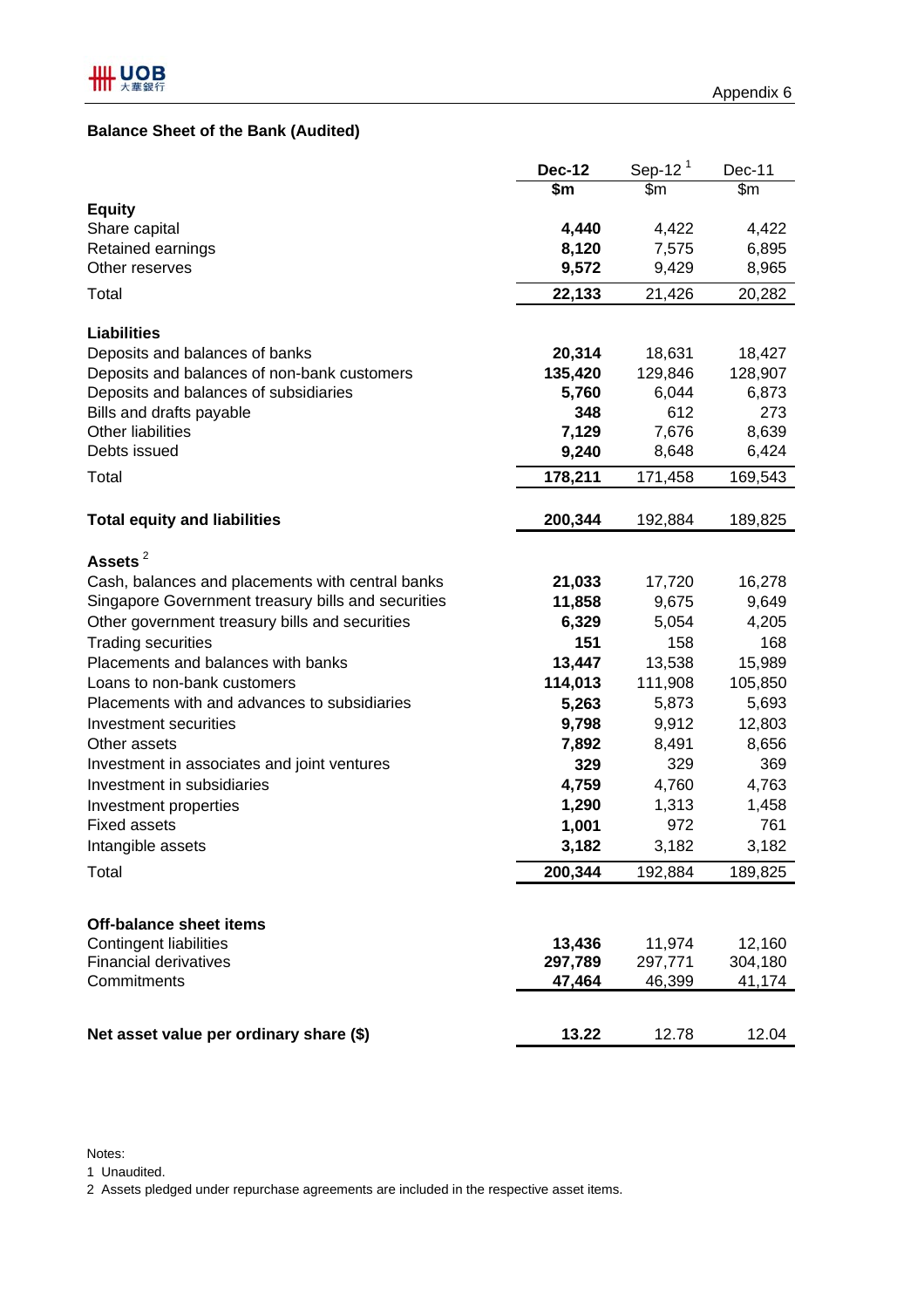# **Statement of Changes in Equity of the Bank (Audited)**

|                                                                                       |       | Share capital Retained earnings Other reserves Total equity |       |                  |
|---------------------------------------------------------------------------------------|-------|-------------------------------------------------------------|-------|------------------|
|                                                                                       | \$m\$ | $\overline{\$m}$                                            | \$m   | $\overline{\$m}$ |
| Balance at 1 January 2012                                                             | 4,422 | 6,895                                                       | 8,965 | 20,282           |
| Profit for the financial year<br>Other comprehensive income<br>for the financial year |       | 2,236                                                       | 615   | 2,236<br>615     |
| Total comprehensive income<br>for the financial year<br><b>Dividends</b>              |       | 2,236<br>(1,011)                                            | 615   | 2,851<br>(1,011) |
| Share buyback - held in treasury                                                      | (11)  |                                                             |       | (11)             |
| Share-based compensation<br>Issue of treasury shares under                            |       |                                                             | 22    | 22               |
| share-based compensation plans                                                        | 29    |                                                             | (29)  |                  |
| Balance at 31 December 2012                                                           | 4,440 | 8,120                                                       | 9,572 | 22,133           |
| Balance at 1 January 2011                                                             | 3,854 | 6,363                                                       | 8,730 | 18,947           |
| Profit for the financial year<br>Other comprehensive income<br>for the financial year |       | 1,984                                                       | (67)  | 1,984<br>(67)    |
|                                                                                       |       |                                                             |       |                  |
| Total comprehensive income<br>for the financial year                                  |       | 1,984                                                       | (67)  | 1,918            |
| <b>Transfers</b>                                                                      |       | (300)                                                       | 300   |                  |
| <b>Dividends</b>                                                                      |       | (1, 152)                                                    |       | (1, 152)         |
| Share buyback - held in treasury<br>Issue of shares under scrip                       | (9)   |                                                             |       | (9)              |
| dividend scheme                                                                       | 547   |                                                             |       | 547              |
| Share-based compensation<br>Issue of treasury shares under                            |       |                                                             | 32    | 32               |
| share-based compensation plans                                                        | 30    |                                                             | (30)  |                  |
| Balance at 31 December 2011                                                           | 4,422 | 6,895                                                       | 8,965 | 20,282           |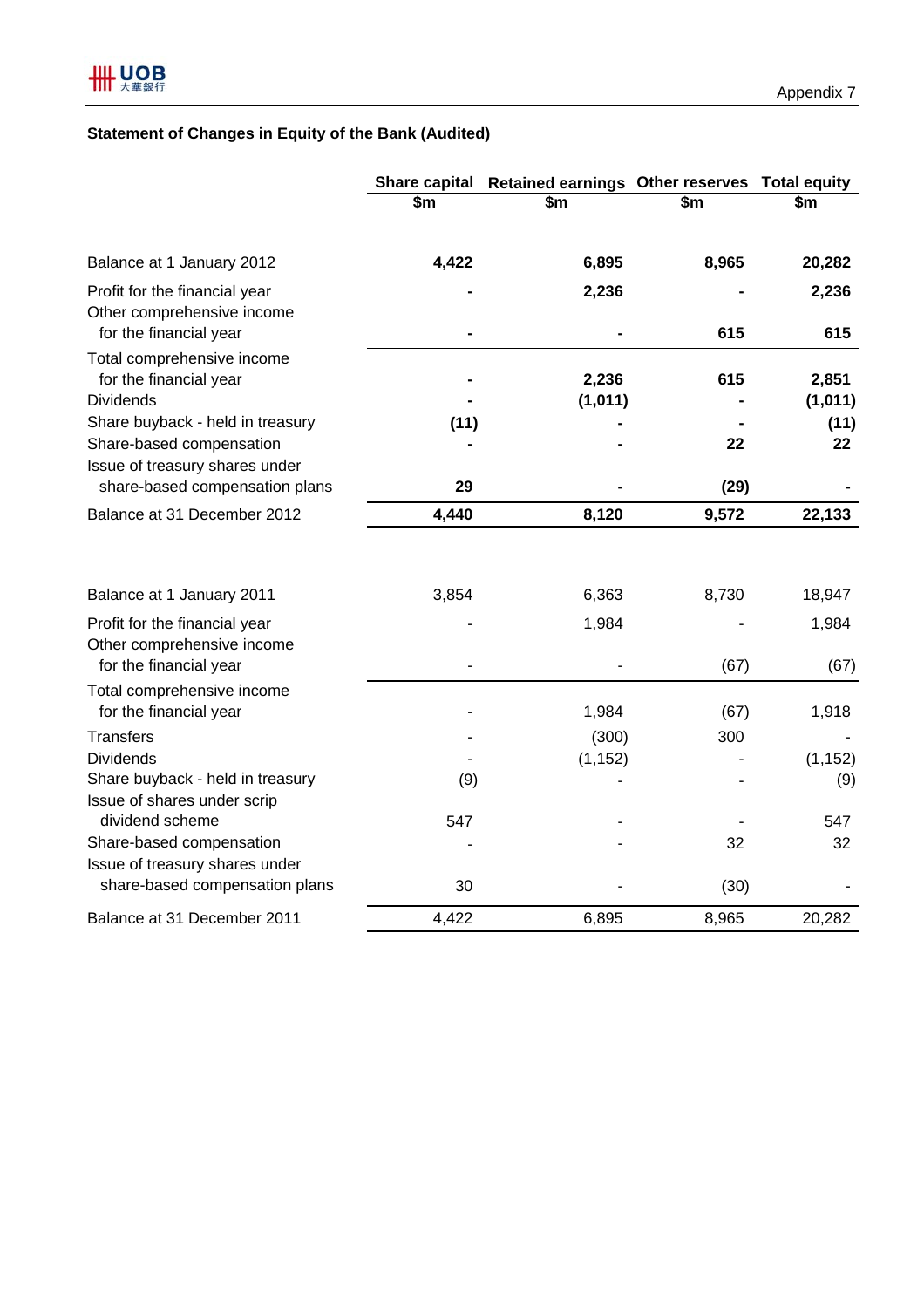# **Statement of Changes in Equity of the Bank (Unaudited)**

|                                                                                           | <b>Share capital</b> | <b>Retained earnings Other reserves</b> |       | <b>Total equity</b> |
|-------------------------------------------------------------------------------------------|----------------------|-----------------------------------------|-------|---------------------|
|                                                                                           | \$m                  | \$m                                     | \$m   | \$m                 |
| Balance at 1 October 2012                                                                 | 4,422                | 7,575                                   | 9,429 | 21,426              |
| Profit for the financial period<br>Other comprehensive income<br>for the financial period |                      | 545                                     | 162   | 545<br>162          |
| Total comprehensive income<br>for the financial period                                    |                      | 545                                     | 162   | 707                 |
| Share-based compensation<br>Issue of treasury shares under                                |                      |                                         | (0)   | (0)                 |
| share-based compensation plans                                                            | 19                   |                                         | (19)  |                     |
| Balance at 31 December 2012                                                               | 4,440                | 8,120                                   | 9,572 | 22,133              |
| Balance at 1 October 2011                                                                 | 4,402                | 6,741                                   | 8,543 | 19,685              |
| Profit for the financial period<br>Other comprehensive income                             |                      | 454                                     |       | 454                 |
| for the financial period                                                                  |                      |                                         | 145   | 145                 |
| Total comprehensive income<br>for the financial period                                    |                      | 454                                     | 145   | 599                 |
| <b>Transfers</b>                                                                          |                      | (300)                                   | 300   |                     |
| Share buyback - held in treasury                                                          | (9)                  |                                         |       | (9)                 |
| Share-based compensation<br>Issue of treasury shares under                                |                      |                                         | 6     | 6                   |
| share-based compensation plans                                                            | 29                   |                                         | (29)  |                     |
| Balance at 31 December 2011                                                               | 4,422                | 6,895                                   | 8,965 | 20,282              |